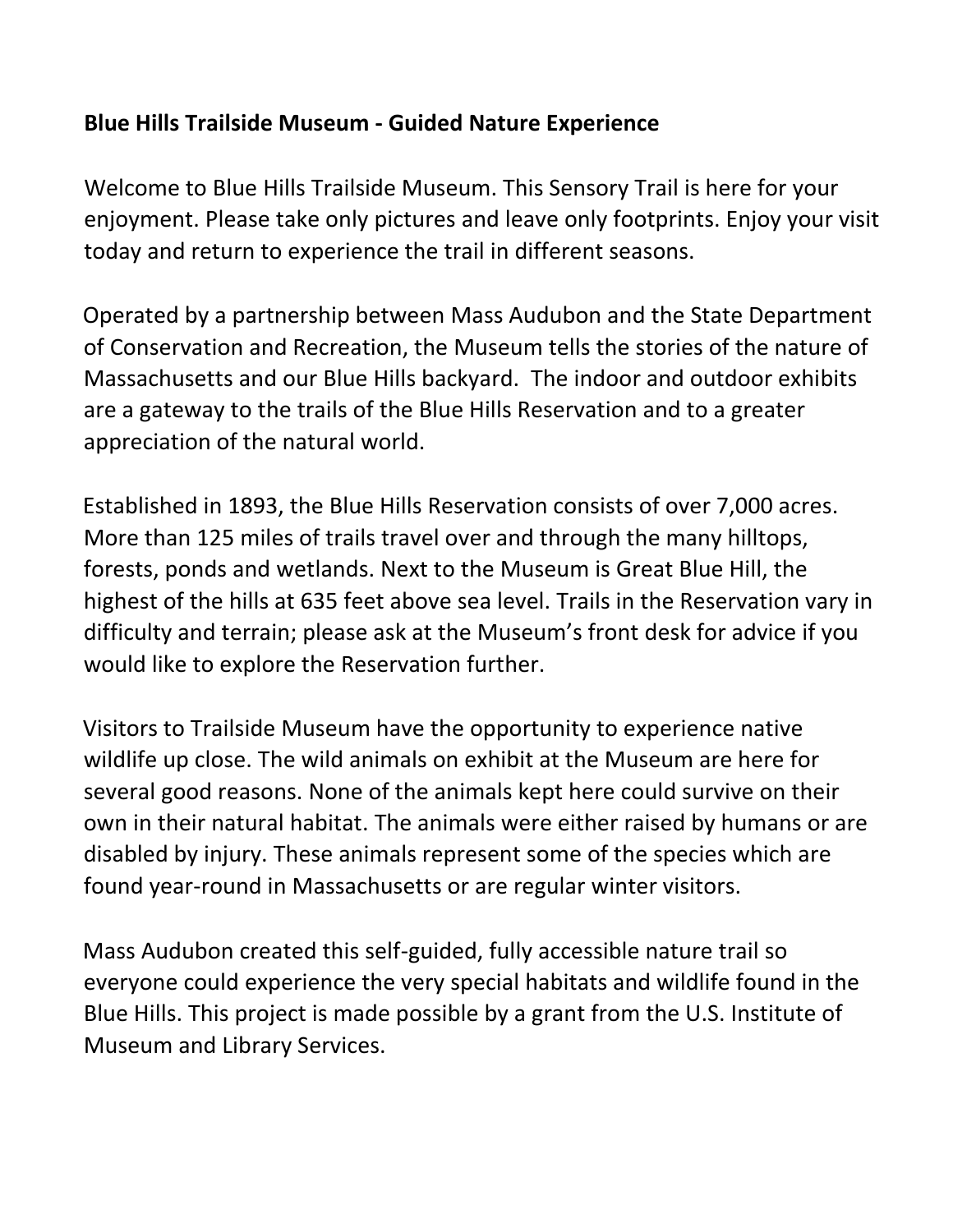This tour is also available in audio format. You can call 617-618-1164 on a cell phone from April thru December. The audio tour is available online at [www.massaudubon.org](http://www.massaudubon.org/) where you may download it to your personal audio device. The audio tour is also on an MP3 player that you can borrow during Museum hours.

The Trailside Museum consists of many outdoor wildlife exhibits as well as an indoor section depicting numerous habitat exhibits and more live animals. The outdoor and indoor portions have their own guided tours.

## **Outdoor Tour Stops 1-10**

The outdoor tour is approximately 1,000 feet long and will take about 30 minutes. All narrated stops along the trail are marked by a round bead in the guide rope which runs along a post and rail fence. Within reach of the bead, there will be a signpost with the stop name and number in print and Braille. A square bead in the rope indicates that there is a bench nearby. There are many places to sit and relax along our trail. While the trail is pavement in some places and gravel in others, there do exist rocks, culverts and stairs along our trail. Please pay special attention to navigational directions given before or after interpreted stops. Ask for assistance if required within our Museum, open 10am-5pm Thursday thru Sunday and Monday holidays.

We hope you'll enjoy your visit and that this trail will enrich your senses in new ways.

## **1. Bird Feeding Station**

The bird feeding station is visited by wild birds which either nest around the museum, live in the nearby forest, or pass through on migration. About five feet away from the fence and six feet off the ground, a wire stretches parallel to the fence for almost 40 feet. Several bird feeders hang from the wire. The feeders provide sunflower seed year round, sugar water during the summer,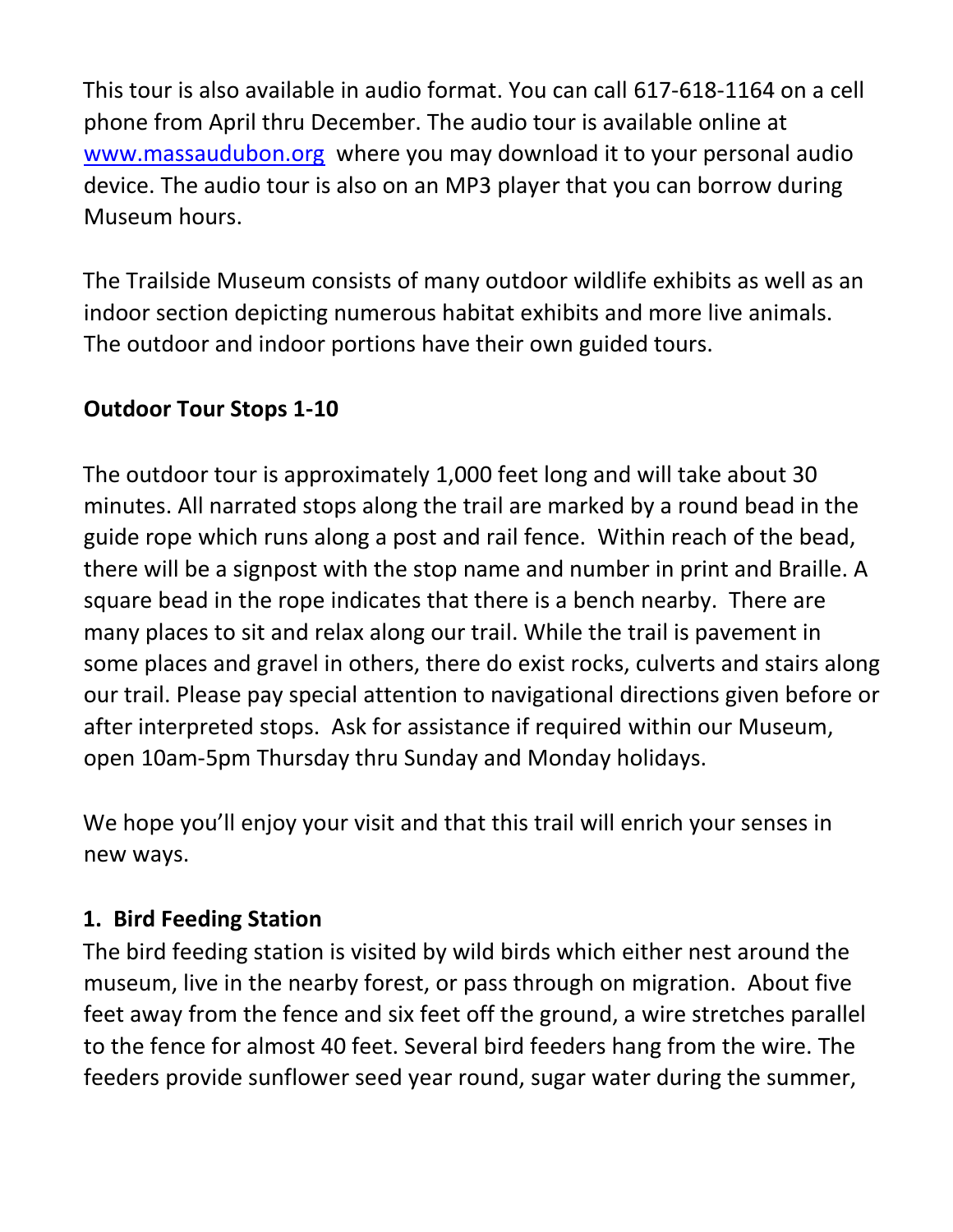and suet cakes during the colder months. Fifteen feet away from the fence and at opposite ends of the feeding station, two nesting boxes are mounted on poles. Native shrubs and trees have been planted between the wire and the nesting boxes to provide food and shelter

Black-capped Chickadees are small, chunky birds, just a little bit more than five inches long from the tip of their beaks to the tip of their tail. They have a black "cap" which covers their head from the top down to their eyes, white cheeks, and a triangular black patch on their chin. Their backs are grayish green, wing and tail feathers are black and white, and their bellies are white. A chickadee weighs about a third of an ounce, or about the same weight as a standard piece of paper. Their tweezer-like beaks are short and are specialized for probing cracks in tree bark and spaces between twigs for insects and insect eggs. Because their beaks can't open a sunflower seed like a nutcracker, chickadees will dart in to a feeder, select a seed, and fly away with it. They will hold the seed against a branch using their foot and crack it open with a few blows of their beak. Chickadees usually visit the feeders in small family groups. The "dee, dee, dee, dee" calls you may hear are members of a family keeping track of each other. The louder "chick  $-a -$  dee  $-a$  dee" call serves as an alarm or a signal that a family member has become separated from the group.

Small flocks of House Sparrows show up at the feeding station and seem to stay forever, filling the air with their chirping. Their beaks are thick and stout, and crack sunflower seeds easily. Females and young birds are a dingy graybrown, but a male is much more colorful, with a thin gray cap, rusty red on his back, white on the stomach, and a black stripe which starts at the base of his bill and widens to cover his chest. House sparrows are slightly over six inches long and weigh nearly an ounce. In late summer, the parents will still be feeding the younger birds. You may see a bird as big as its parents fluttering its wings, opening its beak wide, and occasionally getting a seed popped into its mouth. Birds grow much faster than humans and other mammals because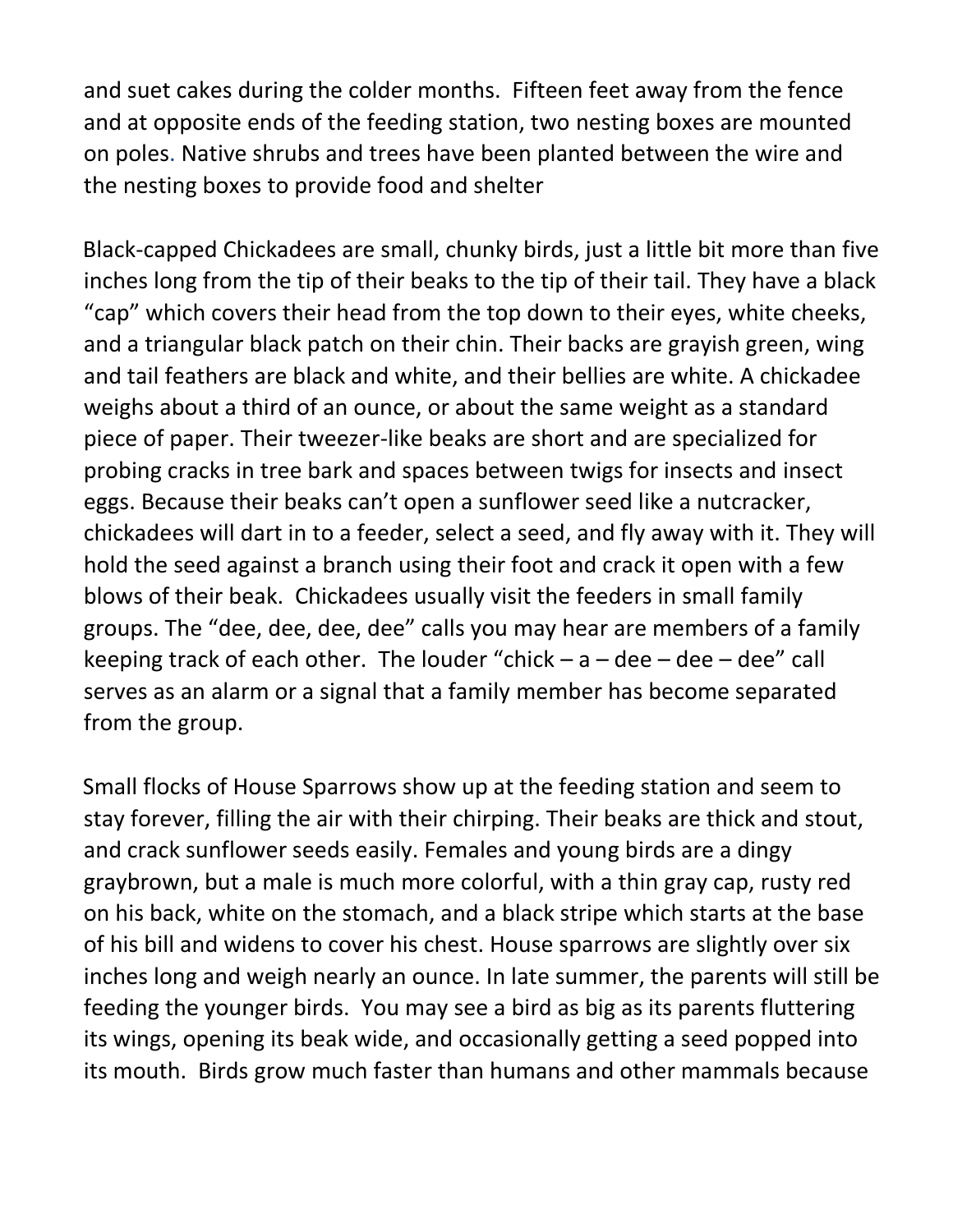an adult-sized body is needed to fly efficiently. Most of the birds visiting the feeder grew from freshly hatched chicks to adult sized birds in fewer than fourteen days!

The tiniest birds visiting the feeders are the Ruby-Throated Hummingbirds. These birds are less than four inches long and weigh only about one-tenth of an ounce. The tops of their heads and backs are covered in electric green feathers which flash in the sun. Hummingbirds have white bellies, but the adult males have brilliant red feathers on their throats. Instead of singing to claim nesting territory, a male hummingbird sits in a sunny location and flashes these highly reflective, ruby-colored feathers. Instead of solid seed, hummingbirds sip a liquid diet of sugar water which mimics the nectar they obtain from flowers. Like the flowers they feed on, the hummingbirds are only here during the warmer months. If they are present, you may hear their sharp, sputtering chatter.

Suet cakes in the winter are favorites of the White-breasted Nuthatch. This bird has a white face, chest, and belly. A black stripe runs from its beak, over the top of its head, and down the back of its neck. Its back and the tops of its wings are blue-gray. Nuthatches will cling to suet holders upside down, the same way they will cling to the trunk of a tree while searching the bark for insects. You may hear their "nerp, nerp, nerp" call as they fly back and forth from suet, to a sunflower seed feeder, to the trees. Once they've picked up a seed, they'll wedge it in a crack in tree bark and break it open with their beaks.

Please note, if you need assistance, the Visitor Center is at the 6:00 position, about 10 feet away, up two steps. Come through the door and through the second door, which is 4 feet to your left once inside the foyer. Also, there are two benches at the 6:00 position from Stop 2, 10 feet away.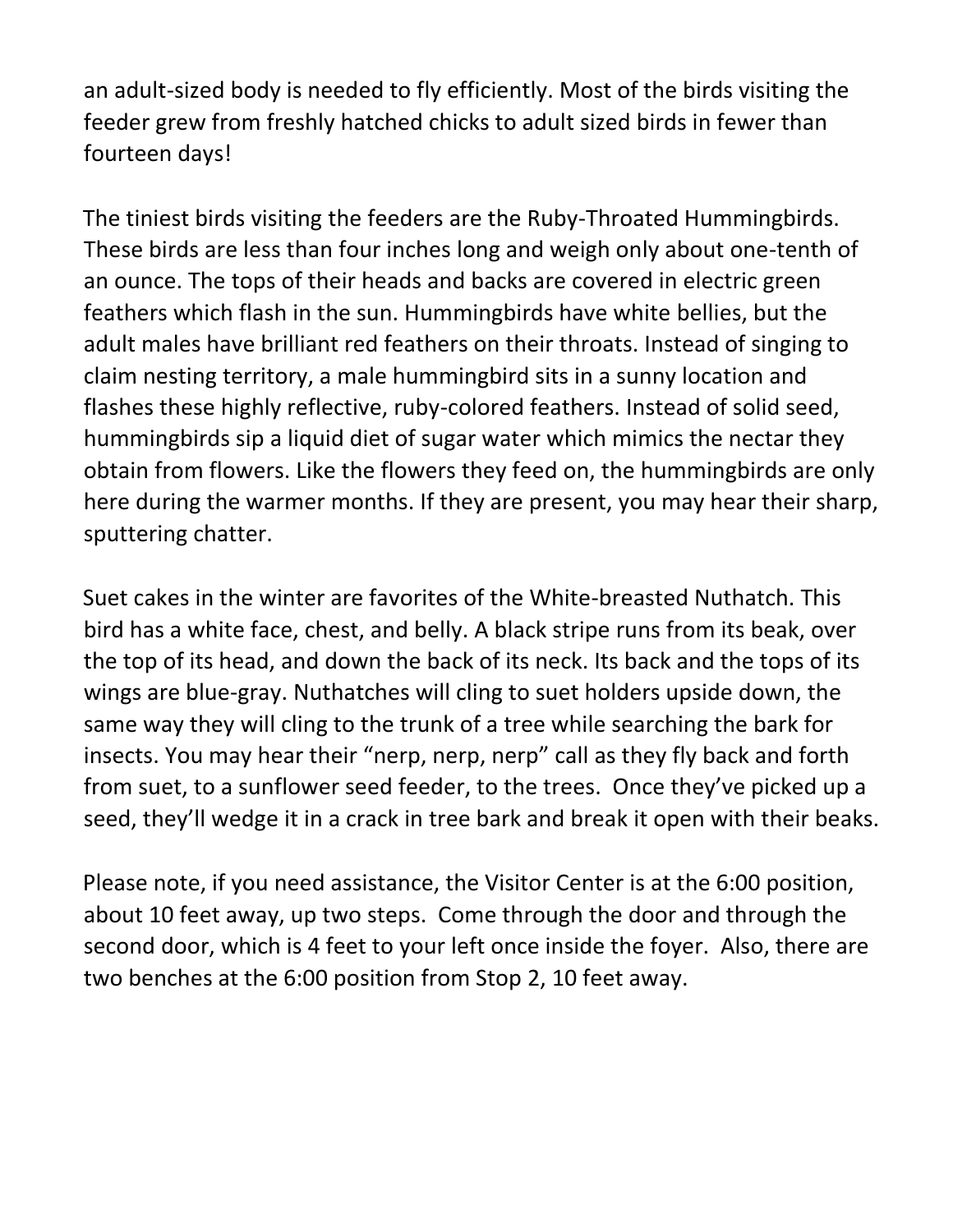## **2. Snowy Owls**

Five feet away from the fence is the Snowy Owl enclosure. The enclosure is about fifty feet wide, thirty-five feet deep, twelve feet high, and is closed at the top. The ground is covered in round river gravel; there are several upright dead trees and logs at different heights to serve as perches. A small living evergreen tree and a shaded perch high in the upper right corner provide shade and cover. A cast concrete and stone water basin on the left side of the enclosure provides water for bathing and drinking.

Standing a foot and a half tall and covered with glowing white feathers, Snowy Owls are one of the most breathtaking birds in North America. Snowy Owls are well adapted for the extreme conditions found in their arctic home. Their white feathers provide camouflage against the snow, while their toes are covered with a dense coat of feathers. Their stocky build also helps them to conserve precious body heat during the cold of winter. Adult male Snowy Owls are nearly pure white, while females are streaked with brown.

Snowy Owls spend their summers defending their nesting territories on the tundra which rings around the North Pole. They warn each other away by making high pitched, slurred whistles or sharp sounds which have been compared to a duck's quack or a dog's bark. Trees do not exist on the tundra nesting grounds. Nests are simply a depression kicked into the ground, possibly lined with a little grass, feathers, or moss. Four to nine eggs are cared for by the female until they hatch. The female's darker feathers help her hide the nesting area from hungry foxes and other predators. The male helps his mate by catching and delivering food to the hungry babies. Snowy Owl hatchlings need a lot of food, since they will grow as large as their parents in only 50 to 60 days.

So what's an arctic bird doing in Massachusetts? Every winter, some –but not all – of these birds trade arctic snow drifts for coastal New England sand dunes. Because of its location, terrain, and adequate food supply, Boston's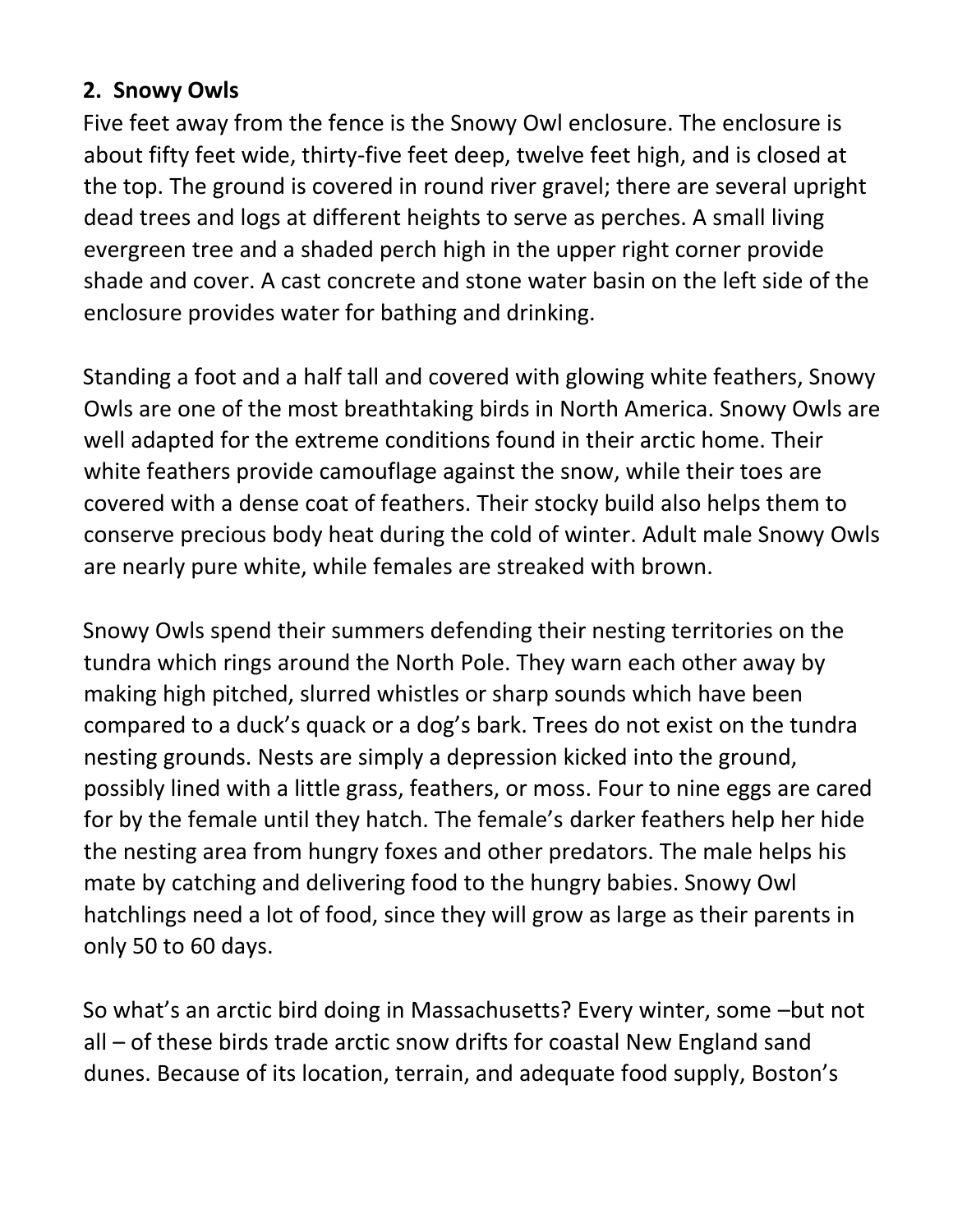Logan Airport is a common stopping point for these magnificent birds. Humans have been trying for decades to find a pattern to their southward wanderings, but with no success. Unlike a true migration, these southward journeys have no definite destination. The Snowy Owl's wandering behavior still remains a mystery.

Since 1981, the Blue Hills Trailside Museum has been working in partnership with the United States Geological Survey to solve some of the mystery of the Snowy Owls' migration patterns. In order to identify the migration routes of these birds, tiny satellite transmitters are attached to selected wild owls wintering at Logan International Airport. For more information about this project, log onto [www.massaudubon.org](http://www.massaudubon.org/), click on "Birds and Birding" and then click on "Snowy Owl Project."

## **3. White Tailed Deer**

The deer enclosure is five feet away from the fence. This enclosure has an irregular shape which is approximately eighty-five by sixty feet at its widest points. The floor is dirt covered with coarse wood chips, and there is another concrete and stone basin which provides drinking water. Five living trees and an open-sided shed provide shelter. Inside the shed is a manger for hay.

Found throughout Massachusetts, White-tailed Deer are a little more than three feet high at the shoulder – most adult people could hold their hands at waist height and be able to touch a deer's back. Its long, graceful neck puts a deer's head at chest height. Long, slender legs with cloven hooves give deer their grace and speed. Deer usually weigh between one hundred forty and two hundred pounds. The bellies and the underside of the deer's tail are white. The other colors and antlers found on a deer vary with the sexes and the changing seasons.

White Tailed Deer respond to changing seasons, just like the oak trees in the forests where they live. In early spring as the leaves begin to grow on the oaks,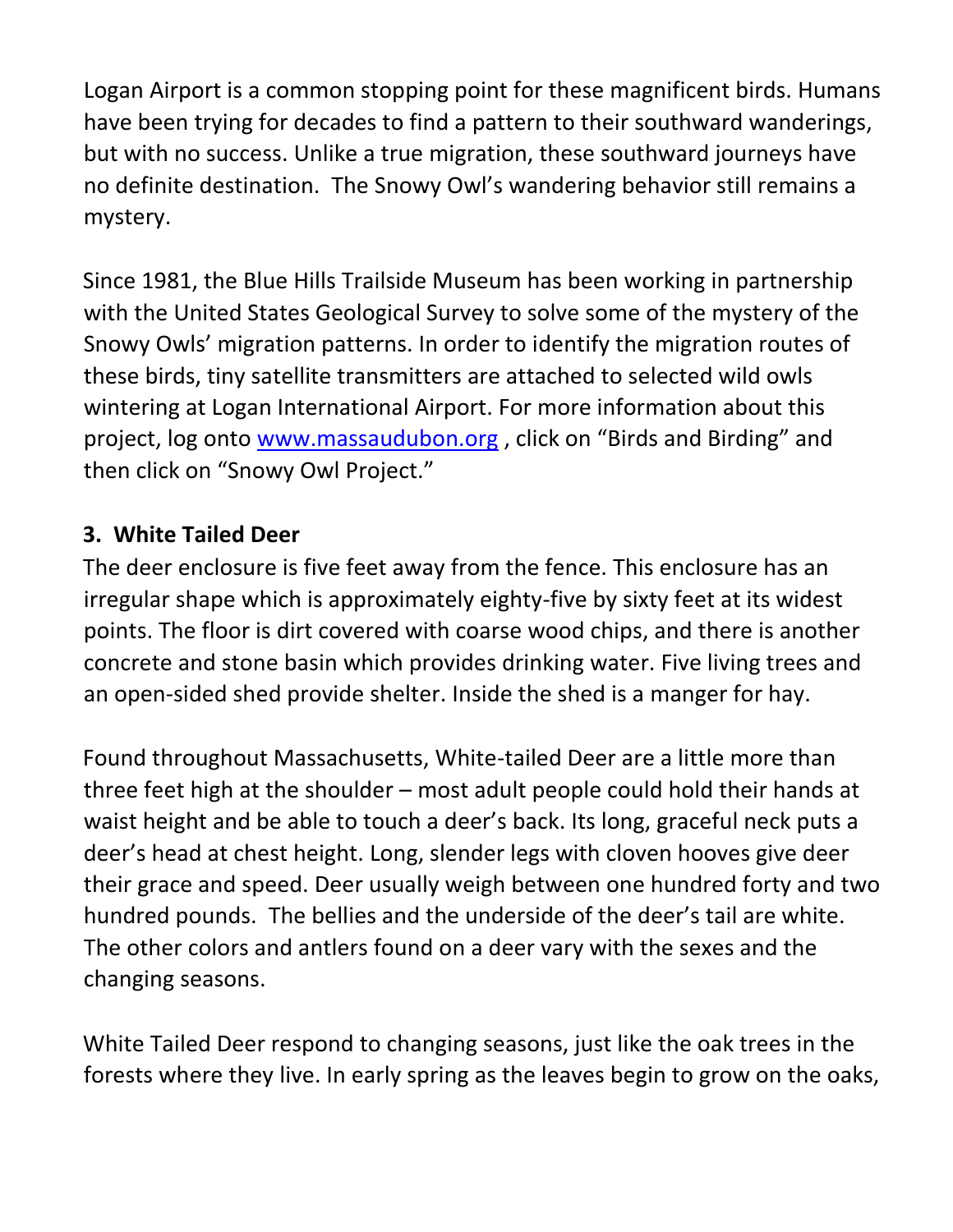male deer, or bucks, develop two buds on their heads which slowly grow into antlers. Antlers are specialized bones, just like teeth. The growing antlers are covered with skin which protects and nourishes them. This skin is in turn covered by short, fuzzy hair that looks and feels like velvet.

As the forest moves from winter gray to summer's green, deer change color as well. Their gray hair falls out to be replaced by finer rust-red hair. The gray hairs are hollow and keep insulating bubbles of air trapped against the deer's skin. This gray coat is too warm for summer wear. The rusty red hairs are solid and do not provide as much insulation. Ironically, there are more hairs in the summer coat than the winter coat.

As the acorns begin to develop on the trees in June, female deer, or does, give birth to that year's crop of fawns. A doe will often give birth to twins, especially if she has been feeding well. Fawns have white spots for camouflage and are scentless to help hide from predators. Fawns can walk with staggering steps a few hours after birth, but won't be able to keep up with their mothers until they are a few weeks old. Until the youngsters are old enough to follow, the doe will leave them in a safe hiding place and return only at feeding time.

When autumn arrives, oak leaves change color, and the ripe acorns and leaves begin to drop. The deer go through changes as well. The rusty summer hair is replaced again by winter's gray coat. The velvety skin which protected and nourished the bucks' developing antlers dies. To get the dead skin off, bucks will beat their antlers against saplings. These antlers are way of displaying fitness because the oldest and best-fed bucks have the biggest antlers.

As winter comes and the oaks begin a long period of dormancy, bucks drop their antlers and move through winter's snows with bare heads. Winter is the hardest time for deer. They stay in the same areas and use the same trails to conserve energy. With luck, they won't consume all the food in the area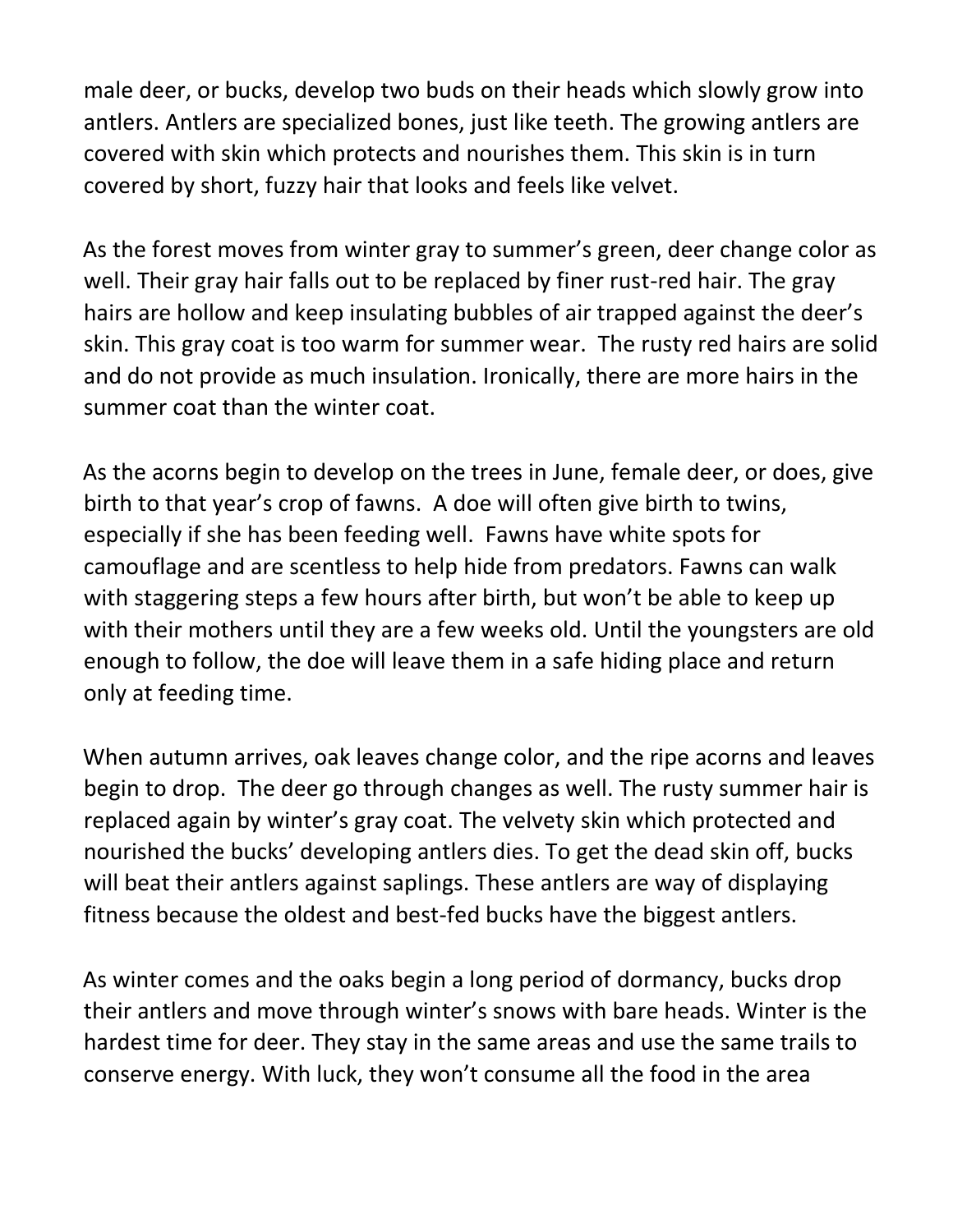before the weather lightens. Those deer fortunate and fit enough to survive will continue the cycle as spring arrives and the forest becomes green again.

## **3A. Fox**

You are standing in a wood-framed barn. Two large picture windows in the back of the barn look out on the fox enclosure, which is built on a steep stretch of hillside. The enclosure is irregularly shaped, with a straight fence about 60 feet long running across the back. The left and right sides curve in toward the barn and the barn itself is an additional side. From the barn to the back fence is about 40 feet. In the center of the enclosure is a large rock set into the hillside. The side facing the barn is about four feet high, but from the back it's an easy fox-hop to the top of the rock. Just to the left of the rock, a small artificial waterfall flows into a pool which in turn flows down a channel running underneath the barn creating the sound of flowing water. Other large rocks, tree stumps, hollow logs, and two very tall witch hazel shrubs are scattered inside the enclosure.

Now, imagine watching the boundary between the forest and a field. A graceful, dog-like animal trots into view. It's about four feet long from nosetip to tail-tip, and about eighteen inches high at its shoulder. The top of its body is a rusty red, with white on its belly, cheeks, throat, and the tip of its tail. The backs of its ears and its long legs are dark black. Those long legs and the animal's thick fur make it hard to believe that this animal weighs no more than a large cat. Perched on top of a sharply pointed, long-whiskered face are two triangular ears, each about the size of the palm of your hand. The Red Fox slows to a gradual stop as it becomes intensely interested in a spot in the grass. Ears swiveled forward, the fox freezes for a moment, and then abruptly leaps into the air, coming down hard on its two front feet and pinning something to the ground. Its head quickly dips into the grass and comes back up again with lips smacking. Fox has caught his dinner.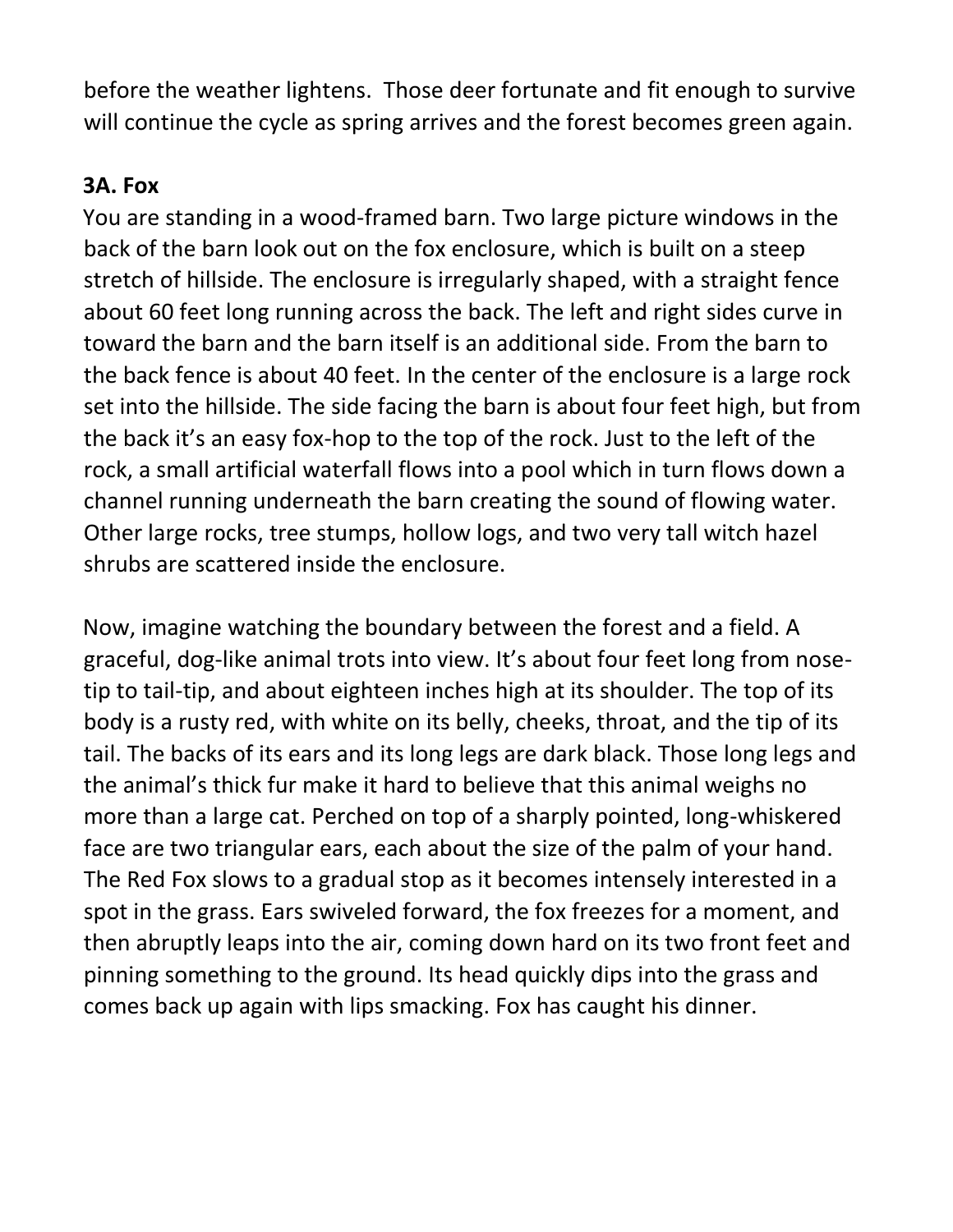That leap is the essence of foxiness, the moment when the animal becomes arrow, bow, and archer rolled into one. Like an archer, a fox must use its senses to locate and define a target. A fox's long ears are perfectly attuned to the sounds created by the rustling movements of small animals. And like most canids (the family that includes dogs, foxes, wolves, and coyotes), foxes have an excellent sense of smell. Like a bow, a fox must launch an object - itself - through the air. After adjusting for size differences, it's apparent that foxes have the longest hind legs of any canid. These legs provide the mechanical power needed to catapult the fox as far as sixteen feet. Like an arrow, a fox must fly through the air with great accuracy. The fox's long, fluffy tail performs the same function as an arrow's feathered end, helping the animal sail accurately through the air. A fox can even adjust its trajectory in mid-flight with slight motions of its tail.

With their slitted pupils, graceful builds, whiskered faces, and long, expressive tails, foxes bear a greater resemblance to cats than to other canids. But these attributes contribute to the fox's ability to locate, target, and accurately strike prey, making it one of the most successful and widely distributed land carnivores in the world.

Foxes are very territorial and one of the few animals whose territorial markings are easily noticed by humans. You may smell a very strong, musky odor near this enclosure, created when the fox sprays the borders of his territory with urine, like a domestic dog. Foxes will also mark their territory with droppings, usually left on top of a rock or in another very visible place. Winter is the best time to hear their barks, yips, and screeches as each mated pair warns other foxes to stay away.

## **4. Bald Eagle**

This enclosure is divided into two sections, one for the eagle, and the other for the turkey vultures which we'll visit next. The whole enclosure is about fifty feet long, twenty-five feet deep, and twelve feet high. It's built on a slope with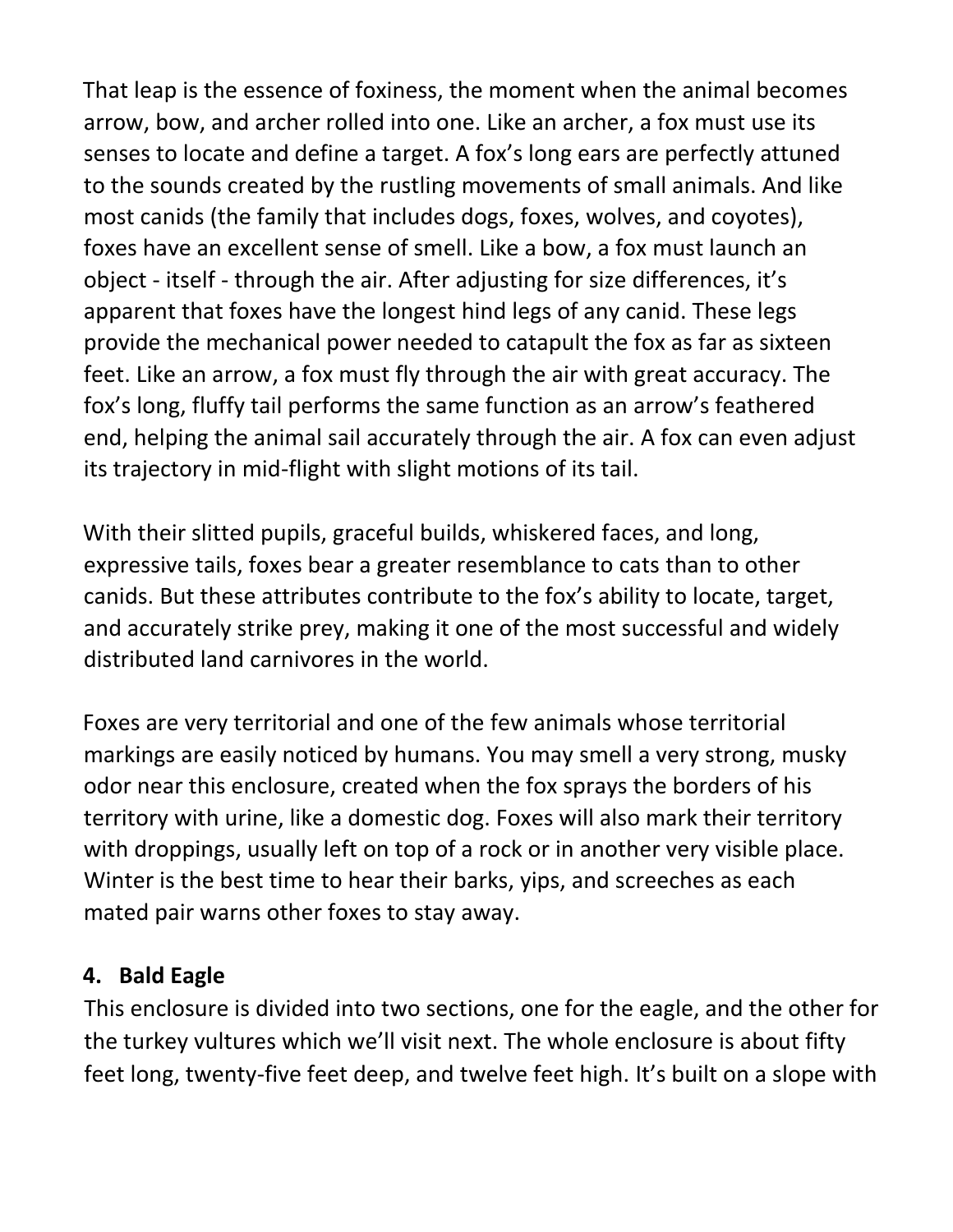the highest side closest to you. Inside there are two massive perches made of logs about four inches in diameter and about fifteen feet long, suspended horizontally about seven feet off the ground. An open-sided perching box hangs from one wall of the structure, and a watering fountain about three feet in diameter is on the ground in the enclosure to your right.

The Bald Eagle is a huge bird with a wingspan that is often greater than six feet. While their size and appearance are impressive, the sounds they make are not. If the eagle calls during your visit, you'll hear a sound that most people compare to a loud, cackling chicken. Young eagles look like extremely large, dark brown hawks splattered with white paint. The feathers' color pattern changes each time they grow a new set of feathers. In about five years the eagle will be mature, the pattern will stop changing, and the bird will have a pure white head and tail. Eagles are long-lived birds, living up to 33 years in the wild and 36 years in captivity.

Bald Eagles build the world's largest bird's nest. Made high in a tree out of huge branches and stuffed with sod and plants, the average nest is about six feet in diameter and about four feet tall. An inner cup, lined with softer materials and about one foot wide, is made in the center of the nest. Eagles often reuse an old nest, adding to its mass every nesting season. One nest in Ohio grew to an estimated weight of almost 2 metric tons.

Human disturbance, habitat change, and unregulated hunting led to the slow disappearance of Bald Eagles from Massachusetts more than a century ago – but there is a happy end to this story! The Bald Eagle's return to the commonwealth has been a tremendous conservation success. Between 1982 and 1988, the Division of Fisheries and Wildlife introduced 41 young birds into the wilds of Quabbin Reservoir in central Massachusetts in the hope that they would return to the same area as nesting adults. This project succeeded in 1989, when a nesting pair of eagles raised two chicks, the first born in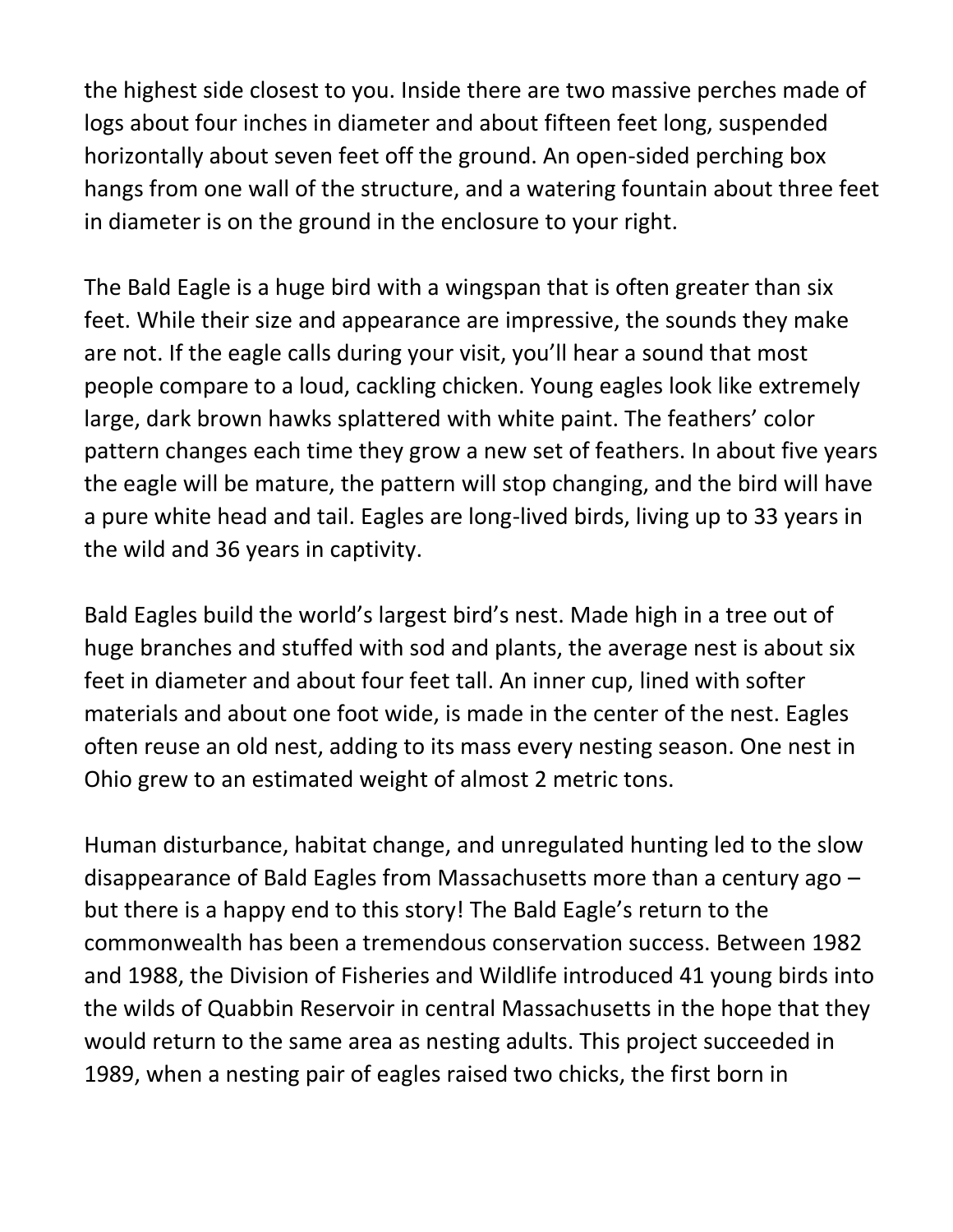Massachusetts since 1902. Since then, Bald Eagles have spread throughout the commonwealth, with 30 successful nests counted in 2013.

# **5. Turkey Vulture**

These birds are housed in the other section of the enclosure described above. This half of the enclosure has perches in an even greater range of heights than the other side to accommodate a flightless bird.

Unlike owls, Turkey Vultures have one of the best senses of smell of all the birds. In the southern United States, crew members maintaining natural gas pipelines know to watch for these birds. The rotten-eggs smell added to natural gas is attractive to Turkey Vultures and they will gather around a leak in a pipeline, often well before humans can detect the scent. Why the attraction to such a disgusting scent? Turkey Vultures specialize in eating carrion – the remains of animals that have already died –and decomposing bodies release some of the same sulfur compounds used to scent natural gas. The birds which are just looking for their next meal warn humans of a dangerous situation.

To protect themselves from the disgusting goo often found on rotting bodies, vultures have almost no feathers on their heads and upper necks. These places on the bird's body are nearly impossible to clean and any feathers there would quickly become a haven for disease-causing bacteria. Instead of the dark chocolate brown feathers covering the rest of its body, a Turkey Vulture's bare head is bright red with an intermittent fuzz of short, hair-like feathers.

With their six-foot wide wings held up in a V, Turkey Vultures are often seen soaring above the Blue Hills, taking advantage of the air currents the hills create. Once they are high in the air, they hardly ever need to flap and merely rock gently from side to side. The undersides of their wings are two-toned with the trailing half of the wing off white in sharp contrast to the dark chocolate color of the rest of the feathers.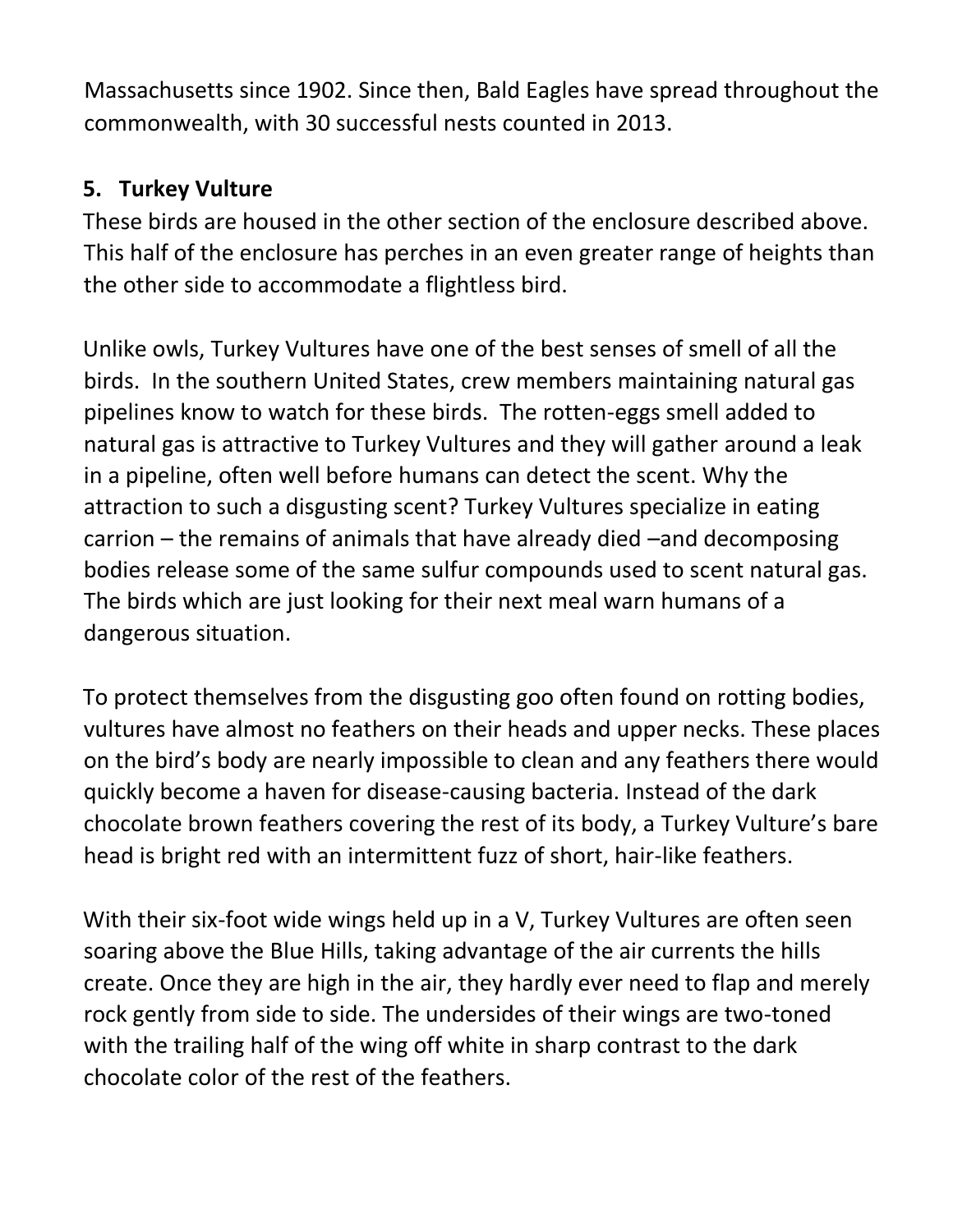They may eat a disgusting diet and have a face only another Turkey Vulture could love, but these birds are actually friendly and gregarious. Unlike the more solitary hawks and owls, Turkey Vultures will share food when it is abundant and are constantly on the lookout for members of their species who might have found a meal. A wild Turkey Vulture might swoop by during your visit today to see if our captive birds have any food to share.

# **6. Red Tailed Hawk**

This enclosure is about 32 feet long, 15 feet deep, and 12 feet high. Several dead trees provide perching space for the birds. An open-sided perching box hangs from the upper left corner.

With a wingspan of just over four feet, the Red Tailed Hawk is one of the largest regularly seen hawks in the eastern United States. Red Tails get their name from the adult bird's rusty red tail feathers. Young birds less than a year old have brown and tan striped tails instead of the adult's red. With brown backs and streaked bellies, these hawks have a lightly colored, barely streaked zone about the size of a softball in the center of their chests with a band of darker, heavily streaked feathers just underneath. A bony, jutting brow keeps their eyes shaded and keeps their face in a perpetual majestic scowl.

Red Tailed Hawks were born to ride the wind. They don't sit in a tree and sing like songbirds, they soar and dip in the air above their territories, occasionally dropping their feet and flashing their talons to warn away intruders. Pair bonding is cemented with fierce midair dances between the male and female. Red Tailed Hawks are one of the few birds which can hover, facing into the wind with extended wings, arched backs, tails slightly cupped beneath their bodies, and looking for all the world like giant kites. In flight they will sometimes call with an unforgettable raspy, scraping scream which is used to frighten trespassers and impress females.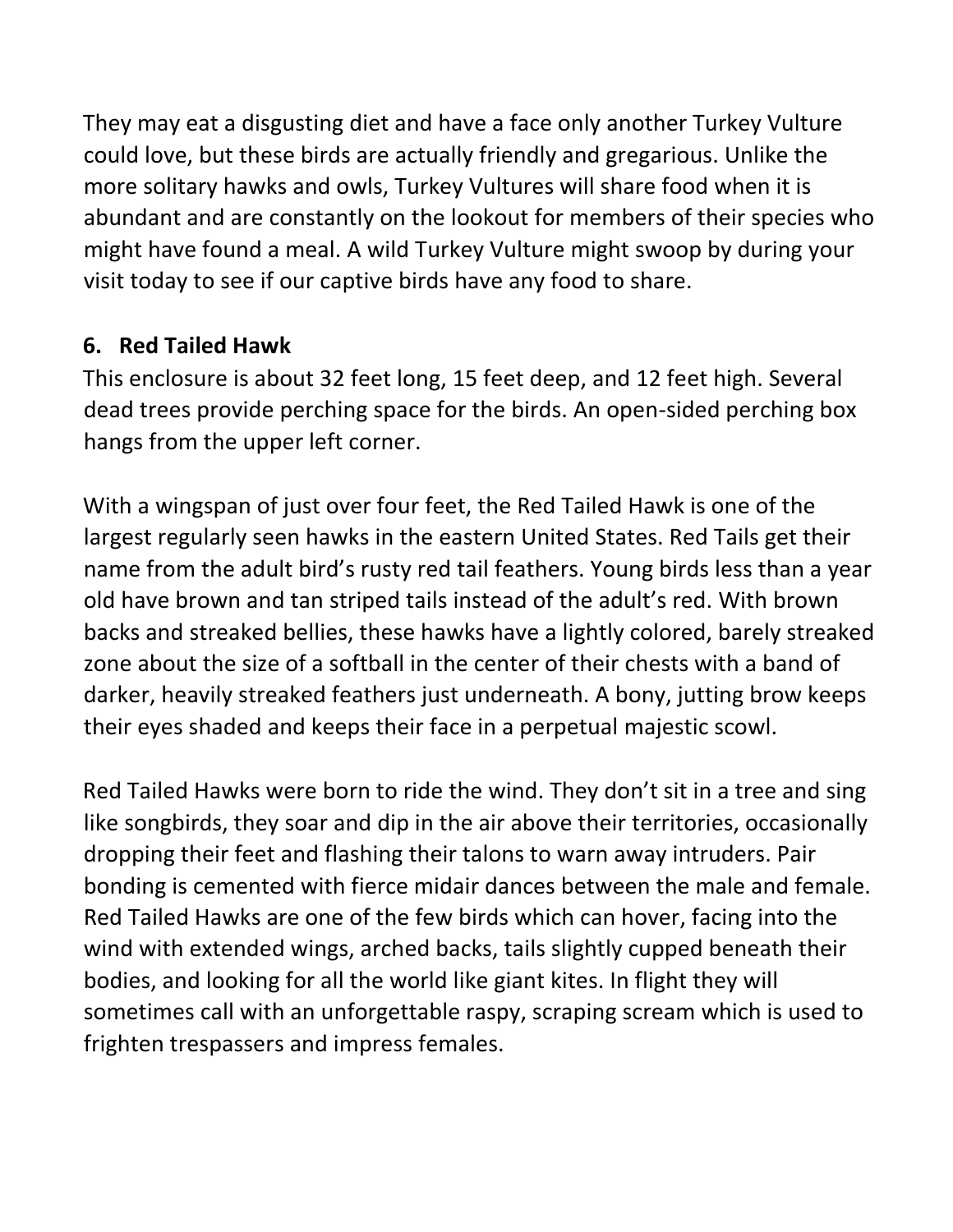Red Tailed Hawks are found throughout North America and are year-round residents of Massachusetts. In early to mid November, many additional Red Tails pass through the Blue Hills. Most of these hawks are from Canada and the northern half of New England and are passing through on their way to their wintering grounds in the southern United States and Mexico.

# **7. Seasonal Stream**

While you sit at this bench, listen for the natural sounds around you. You might hear bird song from the forest at your back or the wind brushing the treetops above. Chipmunks live in the woods here and you will hear their chirping calls in the spring and summer. You might hear the gurgling of water rushing downhill from the stream on your left. What other natural sounds can you hear?

## **8. Turtles**

Massachusetts is home to a wide variety of turtles. During the warmer months, turtles are on display in this outside exhibit. When wild turtles spend the winter buried in mud or soil, Trailside's turtles are moved to our indoor animal care facility. This outdoor enclosure is shaped like a large bowl 15 feet in diameter. An island fills the center, with an evergreen mountain laurel bush growing on the island. A wire ladder helps turtles climb up out of the water and onto the island.

If you were a turtle, your ribs would run the entire length of your backbone, not just your chest. Your ribs would be wide enough to touch and fuse to each other, like the halves of your jaw connected at your chin. Your ribs and backbone would form the upper part of your shell, or carapace. The lower part of your shell, or plastron, would be made of your sternum. In humans, the sternum is about half as wide as your palm and runs from the base of your throat, down your chest, to the top of your stomach and connects to almost all of the ribs. In turtles, this bone covers the entire chest and stomach. A layer of skin covered with large scales completes the turtle's armored shell.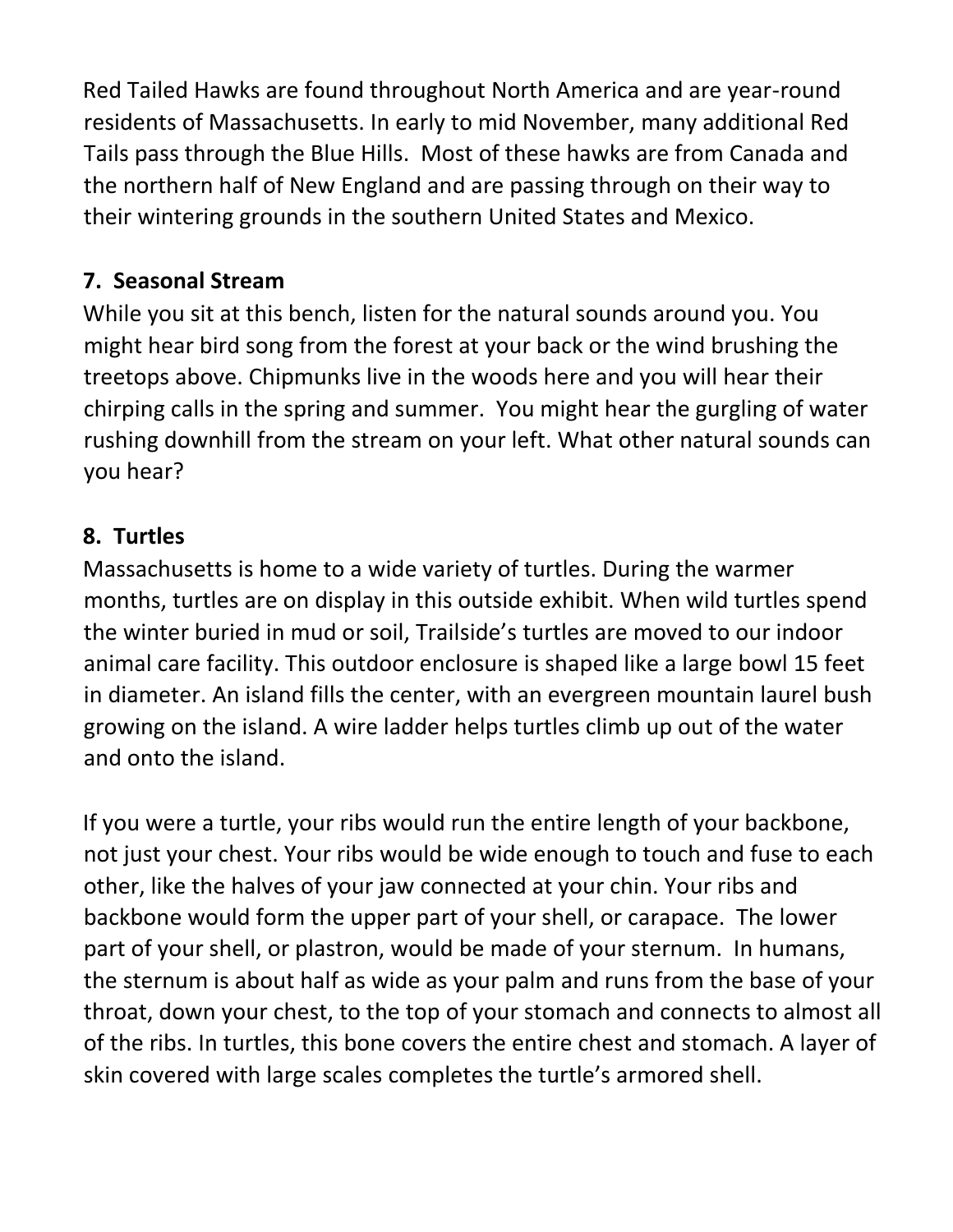Box Turtles are usually found on the island in the middle of the exhibit. These turtles have high, domed shells about six inches long colored the yellows, browns, and blacks of fallen leaves. Box turtles get their name because their plastron is hinged so that the turtle may shut its head and forelegs up entirely inside its closed shell. When their heads are out of their shells, it is easy to tell male and female Box Turtles apart. The males have red or orange eyes while the females have brown or black eyes. Box Turtles are poor swimmers, rarely venturing into the water and bobbing like clumsy corks when they do.

The most brightly colored turtles in the exhibit are Painted Turtles. These turtles get their name from the red, yellow, and orange stripes which decorate their heads, necks, and sides of their shells, which are about five inches long. Their carapaces are a very dark olive green while their plastrons are a bright peach color. Unlike Box Turtles, Painted Turtles have a flattened, very streamlined shell and large, webbed back feet which make them swift and graceful swimmers. They are often seen hauled out and basking in the sun around the edges of natural bodies of water. This behavior not only keeps them warm, but it also kills algae that would otherwise grow on their shell and slow their swimming.

Musk Turtles are the most secretive and best hidden of the turtles in this exhibit. Usually clinging underwater to the floating driftwood, Musk Turtles will sometimes go all day with only the nostrils at the tip of their pointed snouts occasionally poking out of the water. These palm-sized turtles have lumpy, gray skin which looks like tree bark on their necks, heads, and legs. Musk Turtles also allow green algae to grow on their high, domed shells, completing their camouflage. Also known as Stinkpots, these turtles release a musky scent when alarmed.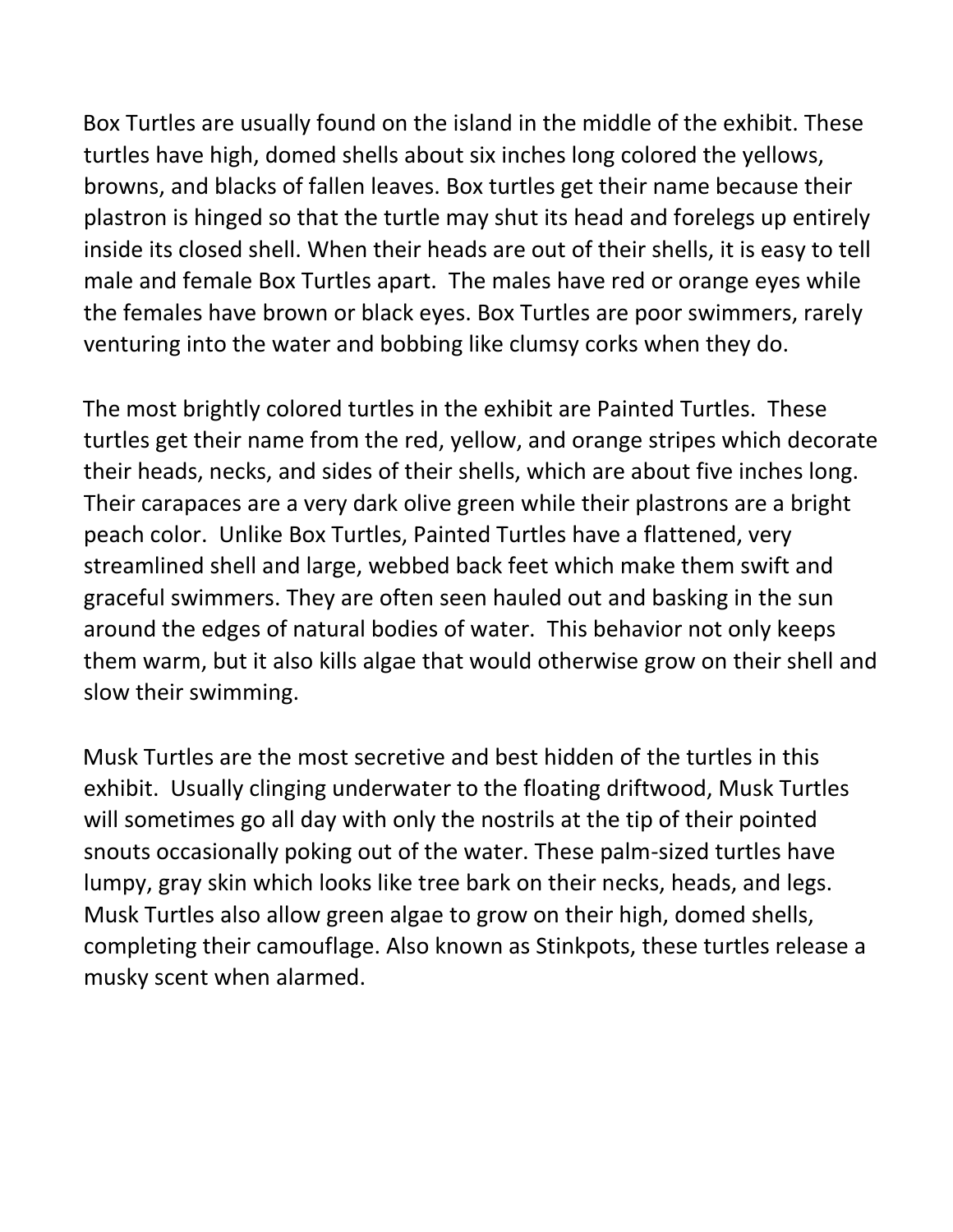#### **9. River Otter**

This oval enclosure is about 25 feet long and 15 feet deep. Most of the space is filled by water, the rest is solid ground. Pieces of driftwood float in the water while two huge hollow logs rest on the solid ground. A keeper's shed in the middle of the enclosure is covered with stone and gives the otter a structure to climb on.

Can you smell a musky, fishy smell? River Otters mark their territory with a mild, skunk-like scent which can be noticed at this exhibit. If you listen, you may hear the sounds the Otter makes while it is active: soft plops and splashes as it springs off the side of its pool, the soft patter of running feet as it moves over the dry portions of the exhibit, the occasional soft clunk of driftwood set into motion by the Otter's activity. Usually silent, River Otters can make soft chips, squeaks, and the occasional growl.

River Otters are covered with thick, waterproof brown fur which keeps an insulating layer of air trapped against their skin. They have small ears close to their body and relatively short legs with webbed feet. These traits help the Otter slip through the water with its four foot long body stretched out like underwater missile. When an Otter stands on its hindquarters to get a better look at something, it is about as tall as the average toddler. A flat-topped, muscular head with a short, dog-like muzzle completes the picture of the River Otter.

River Otters are very active animals. When they're not in the water, they are usually running on dry land. They move with a rolling gait caused by alternately arching and extending their backs. Because they are large predators, River Otters spend much of their waking hours in motion as they move on a nearly constant quest for food. Otters will eat fish, frogs, snakes, birds, eggs, small mammals, and anything else they can catch. Males may travel about nine miles in a single day, sometimes showing up in urban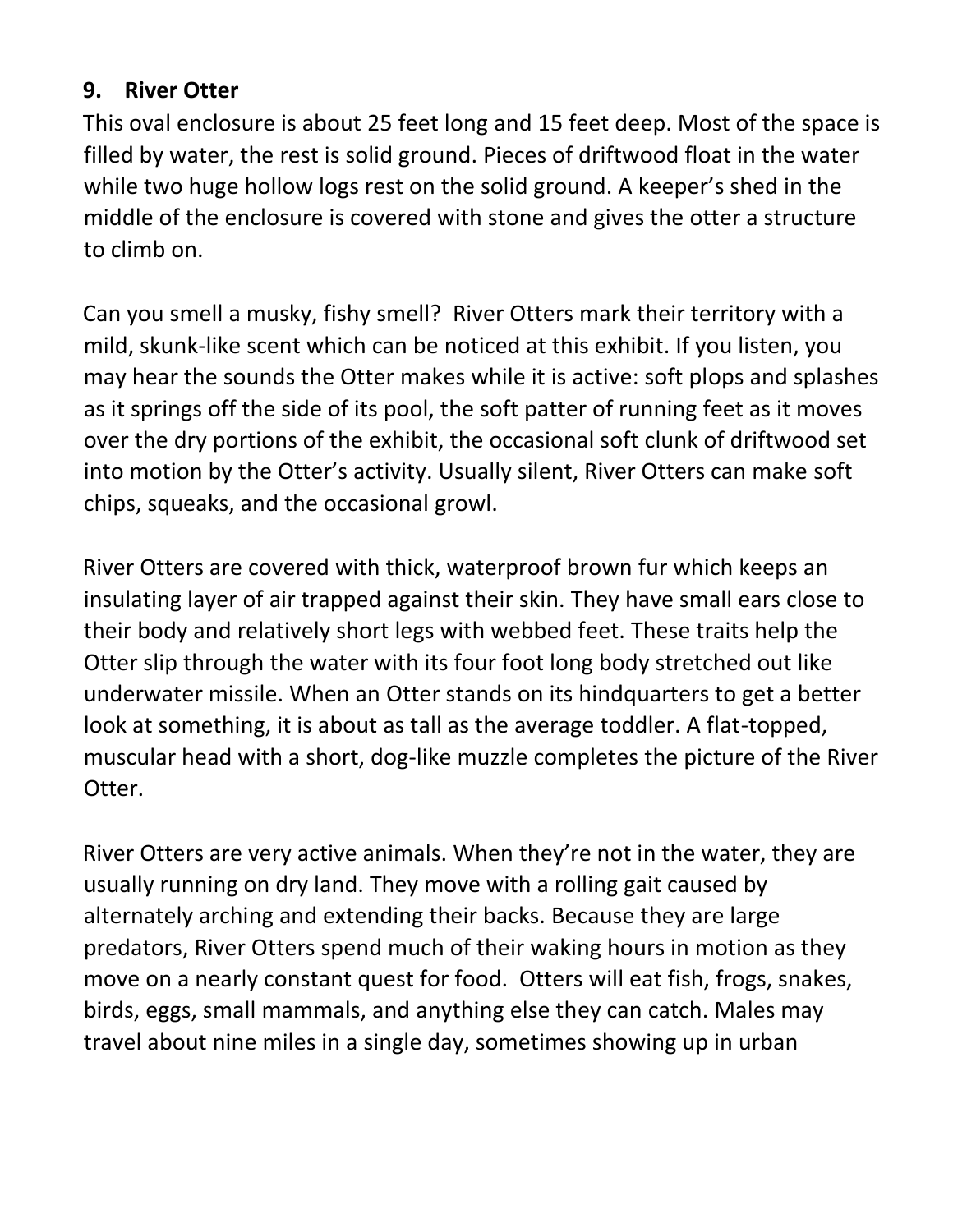locations. Otters seem to have only two speeds: either swimming and running or curled up sleeping.

River Otters have a reputation for being playful. The Otters at Trailside push snow around with their noses until they've created a small snowball. The snowball then gets batted around the exhibit until it lands in the water and melts or ends up in an Otter's mouth where it will be crunched and enjoyed.

## **10. Pond**

There are many sights, sounds, and smells to observe at the edge of this small man-made pond. The pond is surrounded by many native shrubs and trees, with bird nesting boxes mounted in some locations. Large logs are partially submerged in the water to provide basking areas for wild turtles. There is also a small island directly in front and to the right of this viewing area.

The gurgling sound you hear to the right comes from the small brook which flows from the side of Great Blue Hill into the pond. From this pond, the water flows into the Neponset River, then into a salt marsh below Milton Lower Falls, past Pope John Paul II Park, and finally into Boston Harbor and the Atlantic Ocean. If you listen carefully, you may also hear mysterious plops and splashes coming from the pond. There are several possible sources for these sounds. This pond is home to painted turtles and small fish which occasionally rise to the surface to snatch an insect. In early summer, there are several insects such as Mayflies, Dragonflies, and Damselflies which lay their eggs by dipping the tips of their abdomens repeatedly into the water. Decaying matter on the bottom of the pond occasionally releases a bubble of gas, creating a soft pop and releasing a small amount of earthy scent.

The birds which visit the pond and make it their summer home are the biggest sources of sound. Mallard Ducks are usually swimming in the pond during the summer months. The quacking sounds you may hear are usually made by the females, not the males. Males make "rhaeb, rhaeb" sounds, especially when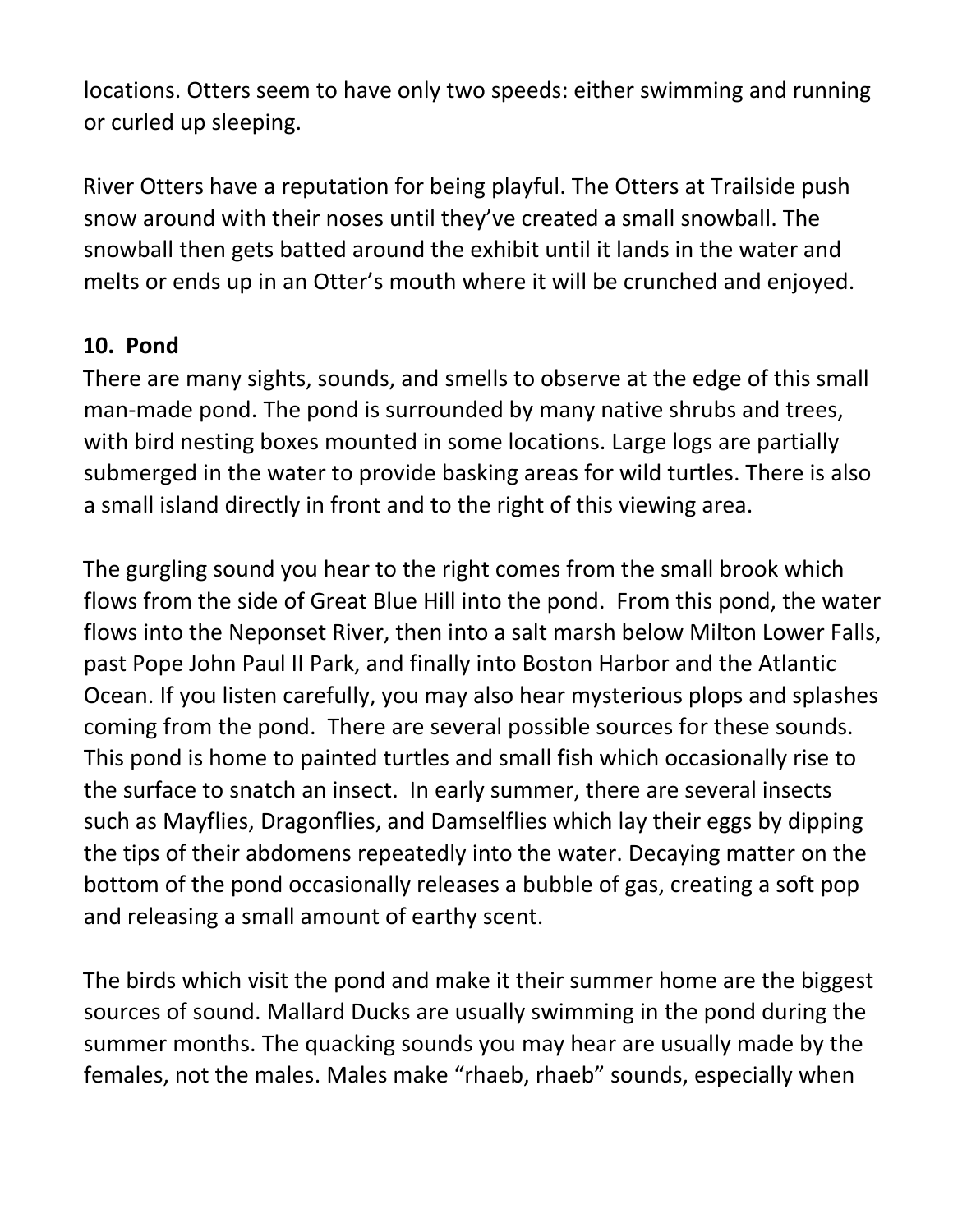they are arguing among themselves. Ducks splash the water as they feed, display, and groom themselves. And if you are lucky, you may hear the distinctive rattling sound of the Belted Kingfisher. This one foot tall bird perches on branches hanging out over the water and watches for fish which venture too close to the surface. It will then dart down and snatch the fish out of the water with its long beak.

If you would like to feed the birds, there is a vending machine behind you as you face the pond.

Visitors in late summer will smell the sweet, spicy scent of Sweet Pepperbush. In August, the twigs of this shrub will be covered with spikes of tiny white flowers which are irresistible to bees, butterflies and other pollinating insects. Sweet Pepperbush is the most common shrub in the wet swampy regions of the Blue Hills. Later in fall, the flower spikes dry as the seeds ripen. The brown seeds are the same size and shape as black peppercorns. The name of this shrub comes from a combination of its flowering and seed characteristics: "sweet" from the aroma of the flowers and "pepperbush" from the appearance of the seeds.

## **Conclusion**

This concludes the tour of the outdoor exhibits. Please remember that you've only visited part of the museum and there is an additional audio tour of the exhibit hall. We hope that you've enjoyed learning about this small sample of the wildlife of Massachusetts. Thank you for visiting us today!

If you borrowed any of our publications, binoculars, or adaptive equipment, please return these items to the Museum's front desk.

We would appreciate your feedback on how this trail worked for you. Please spend a few minutes answering some questions now or after you get home. To provide feedback now, you can talk with one of our staff or volunteers or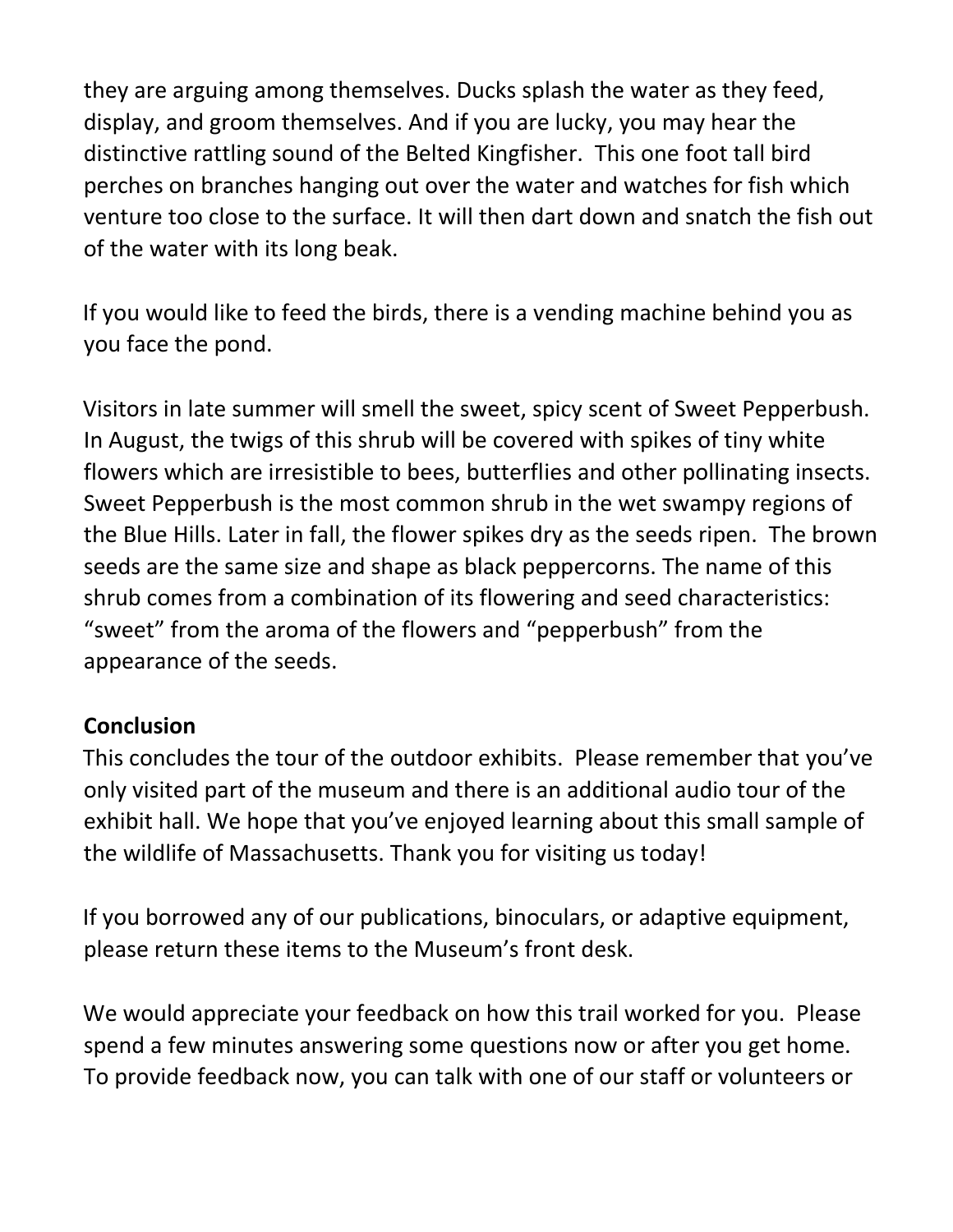fill out a written questionnaire. To provide feedback at home, you can take home a questionnaire and return it at your convenience or visit us at [www.massaudubon.org](http://www.massaudubon.org/) [t](http://www.massaudubon.org/)o complete the questionnaire online.

## **Indoor Tour Stops 11-17**

The indoor Museum is best experienced with a sighted companion, there are three stairwells and numerous exhibits which may pose collision hazards. The exhibits are fully narrated, taking visitors on an imaginary nature hike through the Blue Hills, with stops at each of the different habitats found here. You'll also step back in time to discover the history of the hills' earliest human residents. Many of the exhibits feature live animals, so listen for their sounds as you explore! The exhibit hall is divided into two levels. The upper level gently slopes upward and ends in a roofed tower structure that mimics the observation towers on Great Blue and Chickatawbut Hills. Large wooden cutouts representing trees are scattered throughout the hall. Taxidermy mounts of hawks, eagles and other animals help bring the habitat scenes to life. Upon entering the lower level, a large bark structure, a Native American wetu, is the first structure you will find on your left, upon entering the Human History section and following with a variety of wetland exhibits.

## **Stop 11. Fields**

Fields are open, sunlit places with grass and wildflowers. At first glance, fields appear empty. Look closely and you can see hidden creatures. Mice, spiders, butterflies, ants, dozens of flowers and tiny trees all compete for food and sunlight. One hundred years ago the Blue Hills was farmland with sheep, pastures and stone walls. Today, the only fields are along pipelines, ski slopes, and the fields of Brookwood Farm. Without fire or lawn mowers, most fields would grow into forests.

To your right as you enter the hall, a display shows what at first glance may be just the leaf-covered edge of a field. Look carefully and you may find 12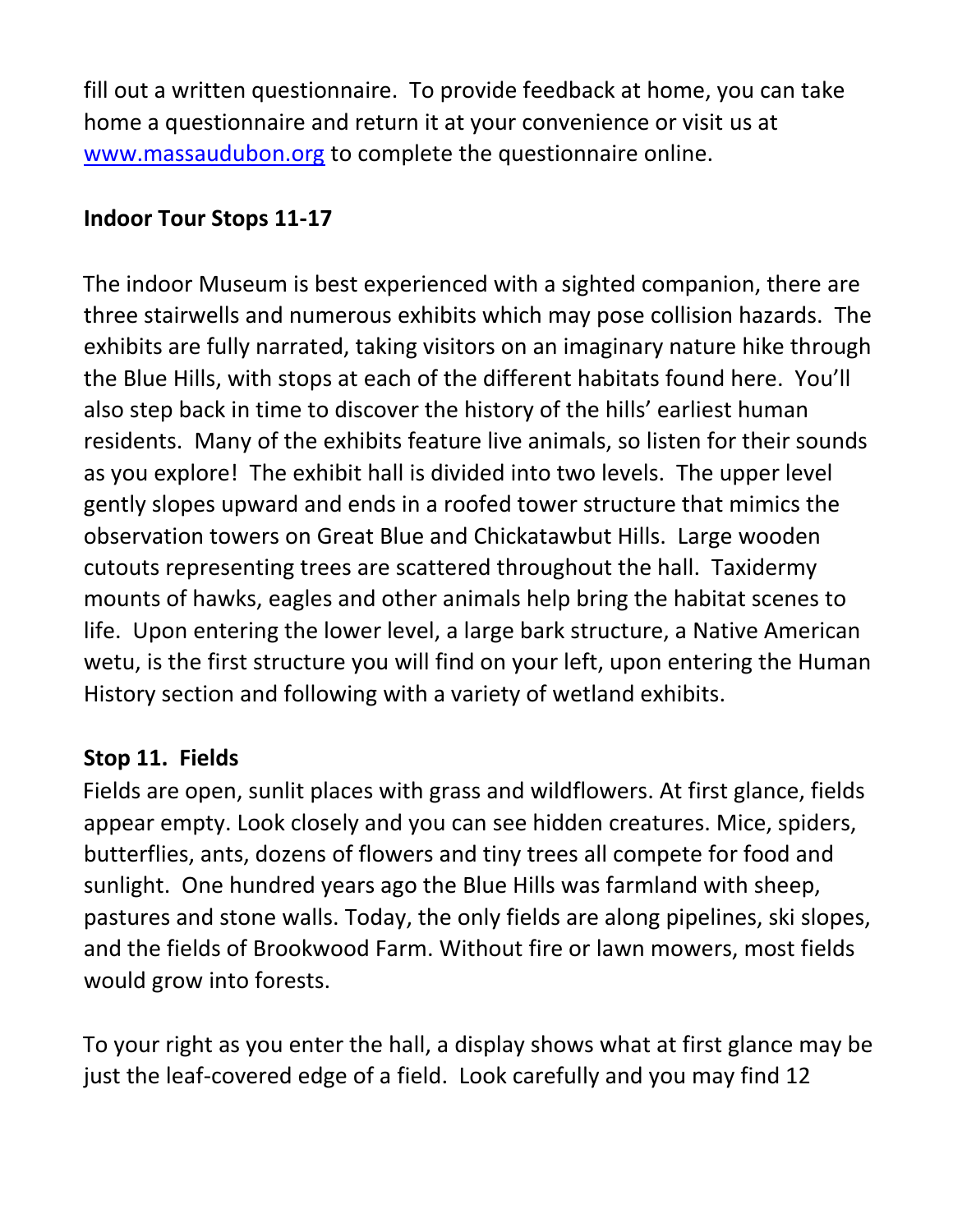different animals hidden in the display, ranging in size from an insect as long as your finger to a skunk the size of a small cat. To your left is an artificial stone wall. You may feel the rough stones. Peek between the stones for evidence left behind by animals.

People are often surprised to find stone walls in remote areas of the forest. These relics from the past were built when most of the Blue Hills land was being used for agriculture. The abandoned fields then grew into forest. This process is still continuing: from 1971 to 2005, 71,400 acres of Massachusetts farmland naturally reverted to forest. The stone walls left behind become habitat for forest animals like chipmunks, weasels, and snakes.

Where fields meet forests, edges form with plants from both habitats. Many animals are attracted to an edge. Herbivores come to feed on the varied plant roots, shoots, and berries. Carnivores come to feed on the herbivores. Edges are popular and populated places. If you're looking for a spot to observe wildlife in the Blue Hills, try an edge.

To your right is a large window. On either side of the window are enclosures for some of the live animals found in the forest and at the forest edge. The enclosures curve around into the next habitat. Tucked around this exhibit and the next are boxes which will play recorded owl and hawk sounds when the appropriate buttons are pushed.

## **Stop 12. Forest**

Today, most of the Blue Hills is forest. Different types of trees now grow in different parts of the Blue Hills. Beech, maple and ash occupy the valleys. Tall stands of pine grow in sandy soils; rich dark hemlocks on cool, northern slopes. Oak and hickory forests dominate the uplands. Each type of Blue Hills' forest supports appropriate birds, insects, mammals, and wildflowers.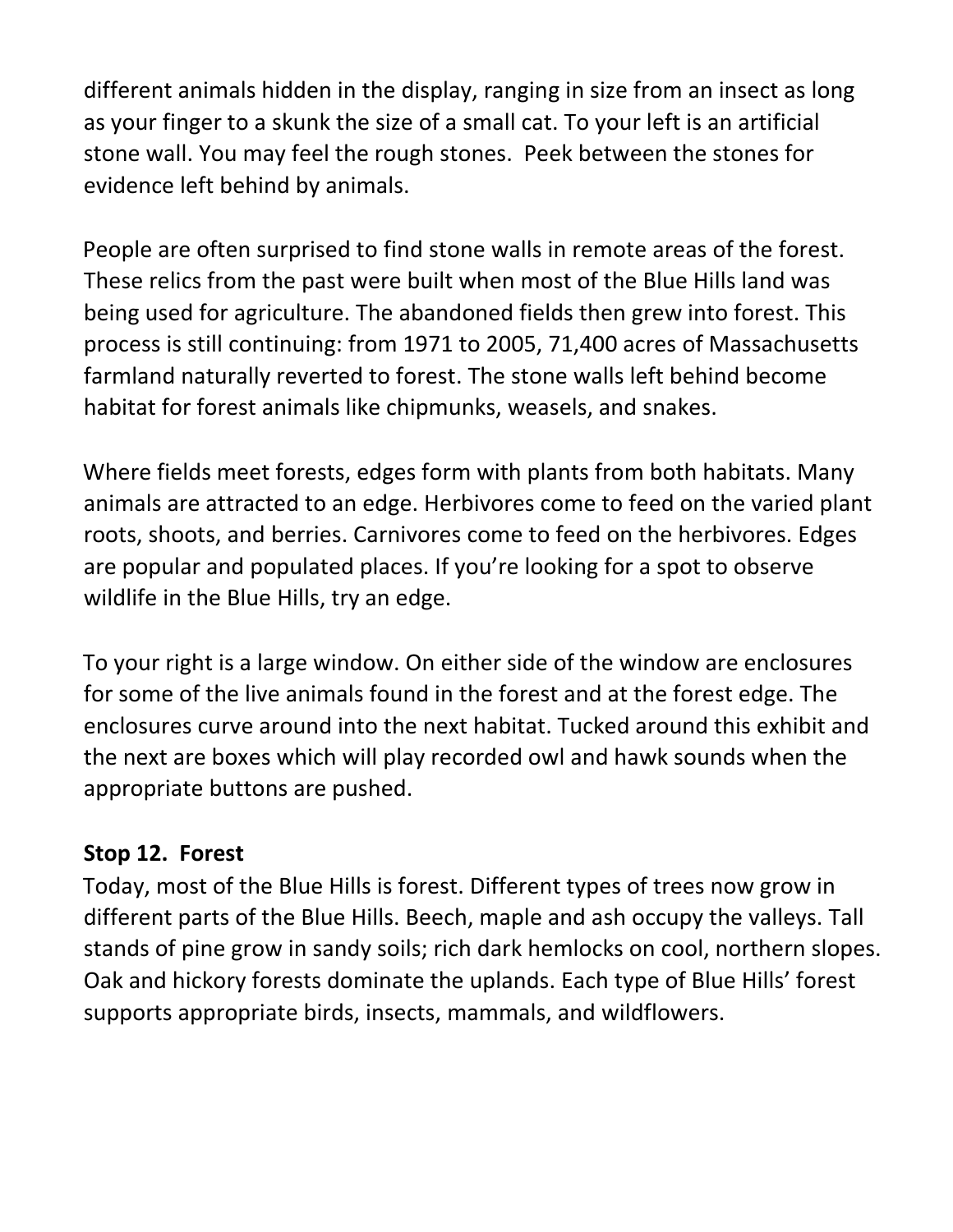Along the bottom of this display are three touchable objects: a large slice of tree trunk, a branch with strange carved markings, and a very large and very real mushroom.

As the trees grow, growth rings form within the wood. Growth rings are visible as alternating light and dark circles, the dark wood is denser and will form raised ridges in dried wood. These rings tell the life history of the tree. Wide rings are produced in good years, narrow rings during dry ones. The tree slice has a large crack in the eleven o'clock position. If you put your fingertips inside the crack, you can feel the ridges created by the denser dark wood.

Insect damage also leaves signs on living trees. Bark beetles, also known as engraver beetles, are only about an eighth of an inch long. As they feed on the layer of wood just below the bark they create long curved tunnels. Eggs laid in the tunnels will hatch into grubs. The grubs will create new tunnels which branch off of the original tunnel created by their parent. Tunnels created by grubs start small but become wider as the grubs grow. Touch the branch and feel the textures created by the grubs' activity.

Dead trees are home to a wealth of living things which slowly consume the wood until it crumbles into soil. The shelf fungus grows inside dead trees and forms a hard bracket on the outside. As big as this mushroom can be, it is still only a fraction of the entire mass of the rest of the fungus. Look for raised rings created by the formation of each new crop of ripe spores. Sometimes this mushroom is called "Artist's Fungus" because lines drawn on a fresh fungus will turn brown and last for years. Run your fingers along the top of the shelf fungus and you may notice bumpy ridges created by its growth.

## **Stop 13. Hilltops**

Did you notice how the floor has been rising as you've walked the length of the exhibit hall? This section of the hall has an observation tower that mimics the towers on Great Blue and Chickatawbut Hills. There are live animal exhibits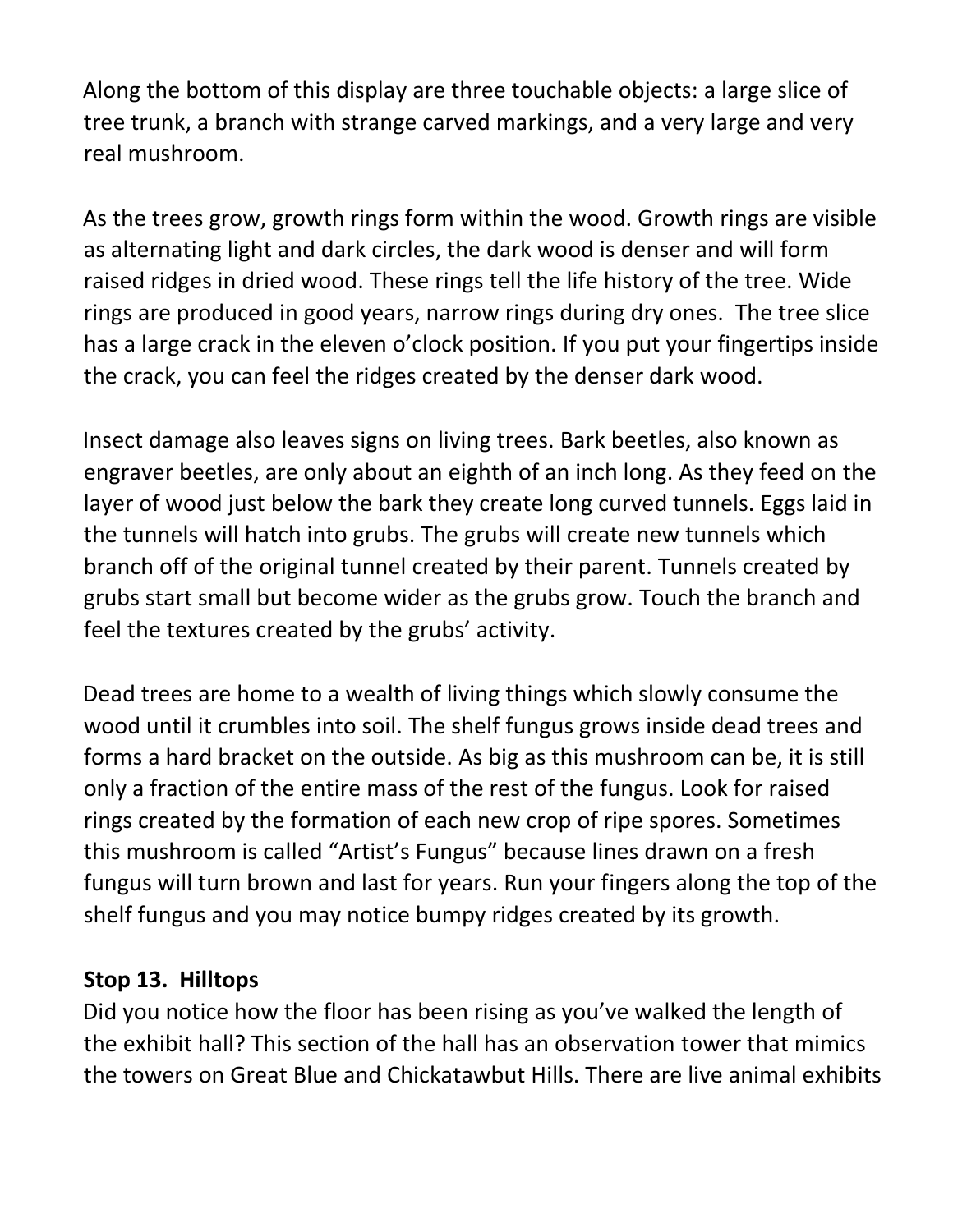here which feature the timber rattlesnake and copperhead, two venomous snake species which are native to the Blue Hills.

The tops of some of the Blue Hills are covered with stunted trees, while others are barren, rocky, or grassy. All are prone to fire. Notice how the trees are smaller, more bent, and further apart. High winds make tall growth difficult. Fire kills many plants. There is little moisture, the soil is thin and of poor quality. You may see chestnut oak, bear oak, pitch pine, and poverty grass, plants which can survive the harsh conditions found on the hilltops.

Hilltops are also home to the timber rattlesnake. This venomous snake is endangered in Massachusetts. In addition to the usual senses, rattlesnakes also have the ability to detect the body heat of their warm-blooded prey. A small pit located between the eye and the nostril on each side of the snake's head contains the sensory receptors which make this remarkable ability possible. When threatened, rattlesnakes will vibrate their tails to produce a loud buzzing sound. Rings of hard, dried, dead skin connected to each other on the tip of the tail make a "rattle" which is responsible for the sound. A device on the right as you face the snakes plays a recording of the sound of the rattlesnake's rattle.

Between the sound device and the rattlesnake enclosure is a smaller enclosure for the northern copperhead. Like the rattlesnake, this species possesses heatsensing pits and venomous fangs. In the heat of the summer, members of this species often move from the rocky ridges and hilltops to the wetland areas between the hills. Your tour of the museum will now do the same, moving from the hilltop to the wetland habitat exhibits, with a stop along the way to look at the human history of the area.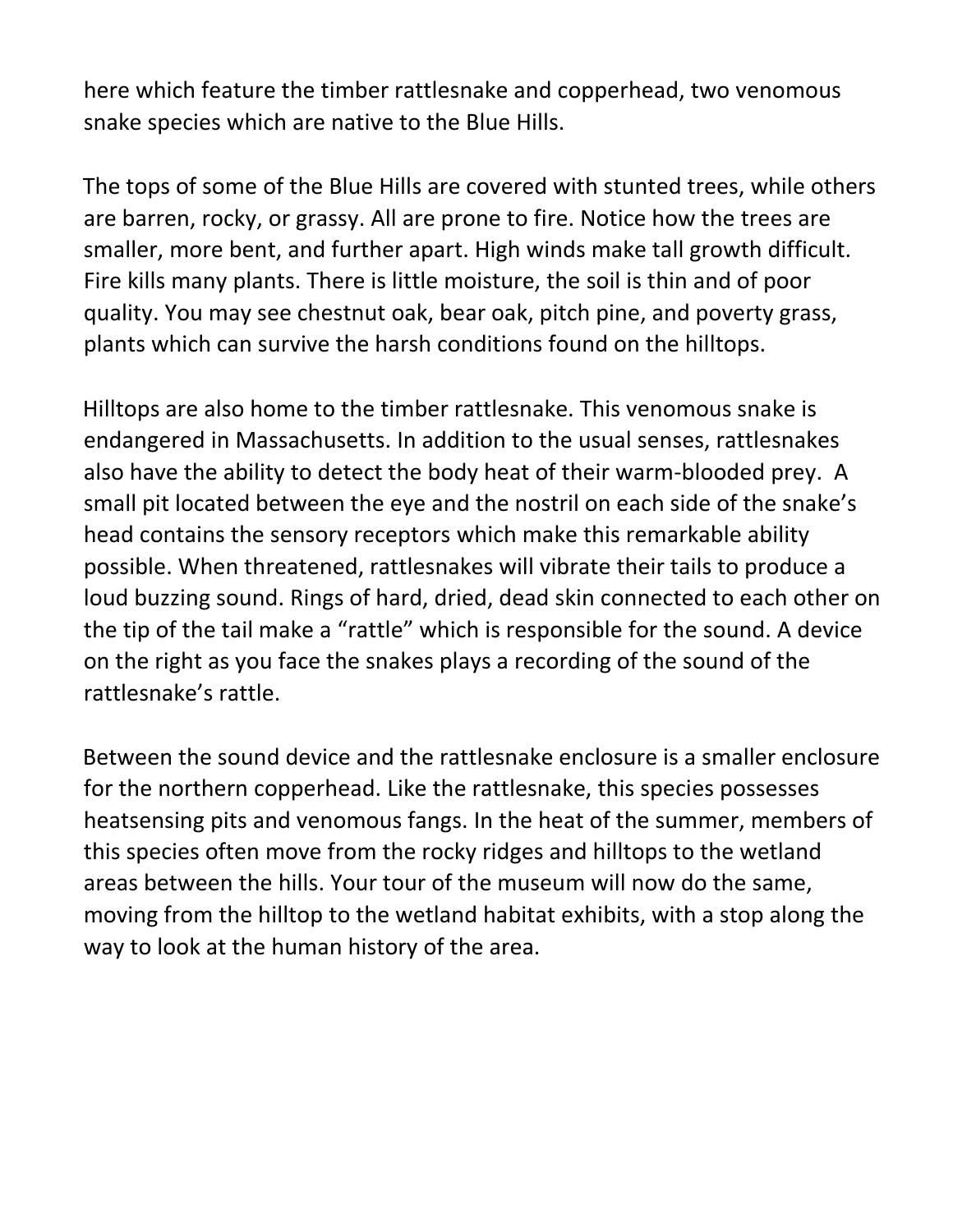## **Stop 14. Human History**

For centuries, Native Americans lived in the Blue Hills. Deer were a source of food and clothing. Clay for cooking pots was obtained on lakeshores. Corn, beans, and squash were raised in cleared fields. Known as the Massadchuseuck, or "people of the great hills," they gave our state its name. The Massadchuseuck spent winters in the Blue Hills and summers in the harbor islands, which can be seen from some Blue Hills' hilltops. They were a strong tribe until European settlers arrived, bringing smallpox and other diseases, which decimated the original people of the Hills.

To your left as you enter this exhibit is a partial reconstruction of a wetu, the building used by the Massadchuseuck as a home. Feel the rough bark on the outside. These slabs of bark cover the outside of the home like gigantic shingles. On the inside of the wetu, you can feel the frame made of flexible sapling trunks. The Massadchuseck were hunters as well as farmers, and there is a deer hide inside the wetu which you may touch. Because it is so brittle, deer hair is usually removed from hides before tanning. This reconstruction is half of an entire building. A wetu this size would be big enough to house one family.

In the seventeenth century, European settlers reached the Blue Hills. They established farmhouses, barns, and pastures in the valleys. Settlers introduced apple orchards and honey bees, cleared fields, constructed miles of stone walls, logged the hillsides for lumber, and built roads for their farm carts. They changed the landscape of the Blue Hills forever. Today, you may come across old stone walls or an apple tree in the midst of a forest – signs of the former settlers of the Blue Hills.

## **Stop 15. Wetlands**

Not all of the Blue Hills Reservation is dry hills. Tucked between the hills are many types of wetlands: swamps, bogs and marshes. Each type of wetland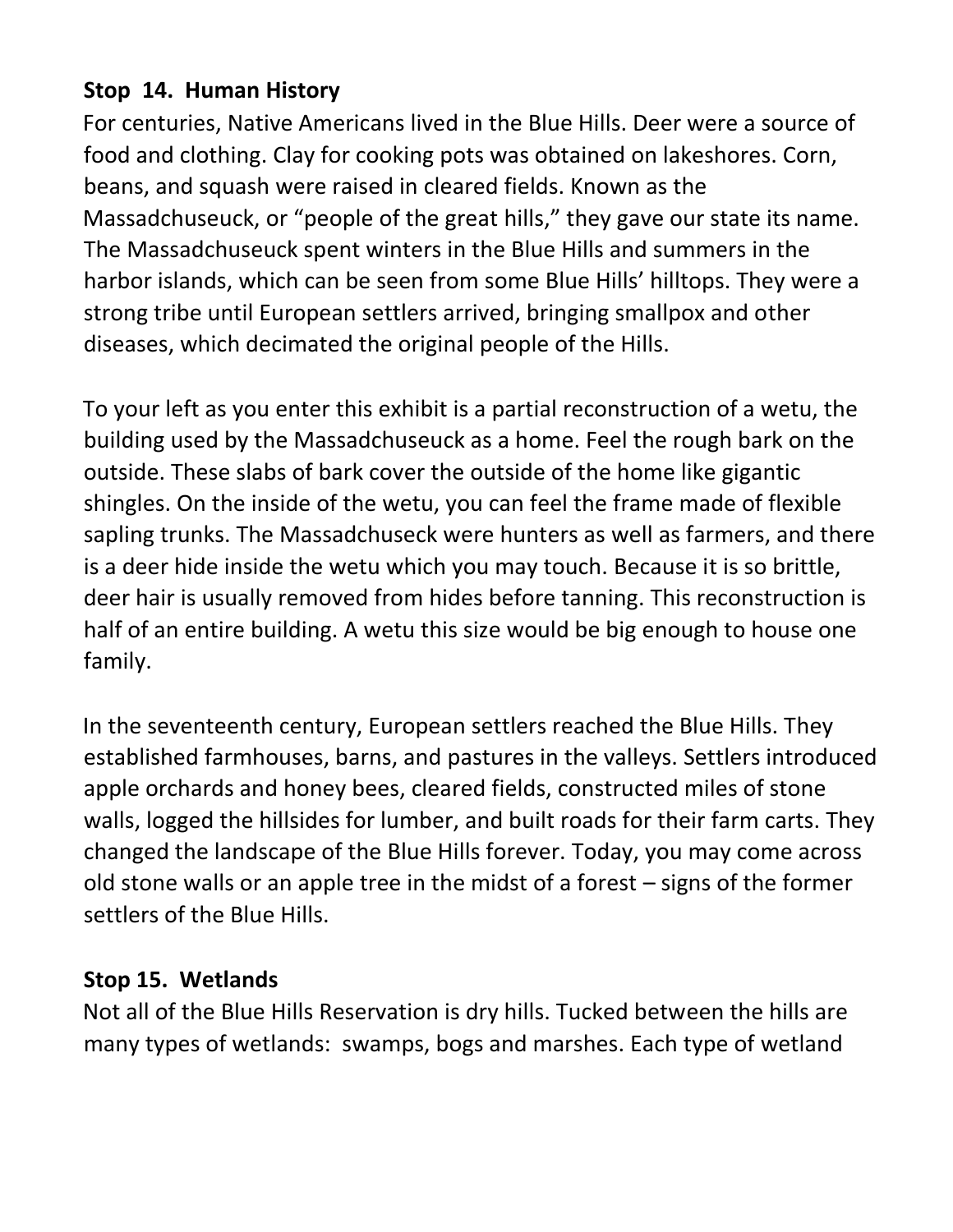has unique characteristics and is home to specialized plants and animals, some of which are found nowhere else.

Swamp is another name for a wet forest. It is drier than many other wetlands. Swamps are often shady and dark with trees, woody shrubs, and ferns. In spring and fall, the swamp can be identified at a distance by the brightened color of the buds or leaves of the red maples. Frogs, toads, and salamanders are commonly found in swamps. In the Blue Hills, you can see swamps in many low-lying areas or visit the Great Cedar Swamp.

Ponkapoag Bog began forming thousands of years ago, when a glacier scooped out Ponkapoag Pond and filled it with melted ice. Chilly water and poor drainage created acid conditions. Small plants, such as water willow and sphagnum moss, formed a floating mat around the pond edge, and then grew across it. Carnivorous plants such as sundews and pitcher plants grew in the extreme conditions found on the floating moss mat. Later, high bush blueberry and leatherleaf shrubs, as well as Atlantic white cedar trees, moved into the bog. This process may continue until the entire bog is converted into a wet forest.

Part of this exhibit is a trunk of a "witches' broom." This white cedar looks as if it has short, shrubby bushes growing out of the trunk in some places instead of normal branches. This unusual branch shape is caused by a mutation and is often found on the white cedars growing in bogs. Please feel the texture of the cedar's trunk.

Marshes are former ponds. The years pass, mud fills the pond and plants begin to grow above the water – cattails, purple loosestrife, sedges. Red-winged blackbirds nest in the cattails, muskrats make hilly homes out of sedges, bees visit the marsh to collect nectar from the many flowers. Fowl Meadow, a 650acre reservation adjacent to the Blue Hills and bordering the Neponset River, protects an extensive freshwater marsh. Marshes soak up water and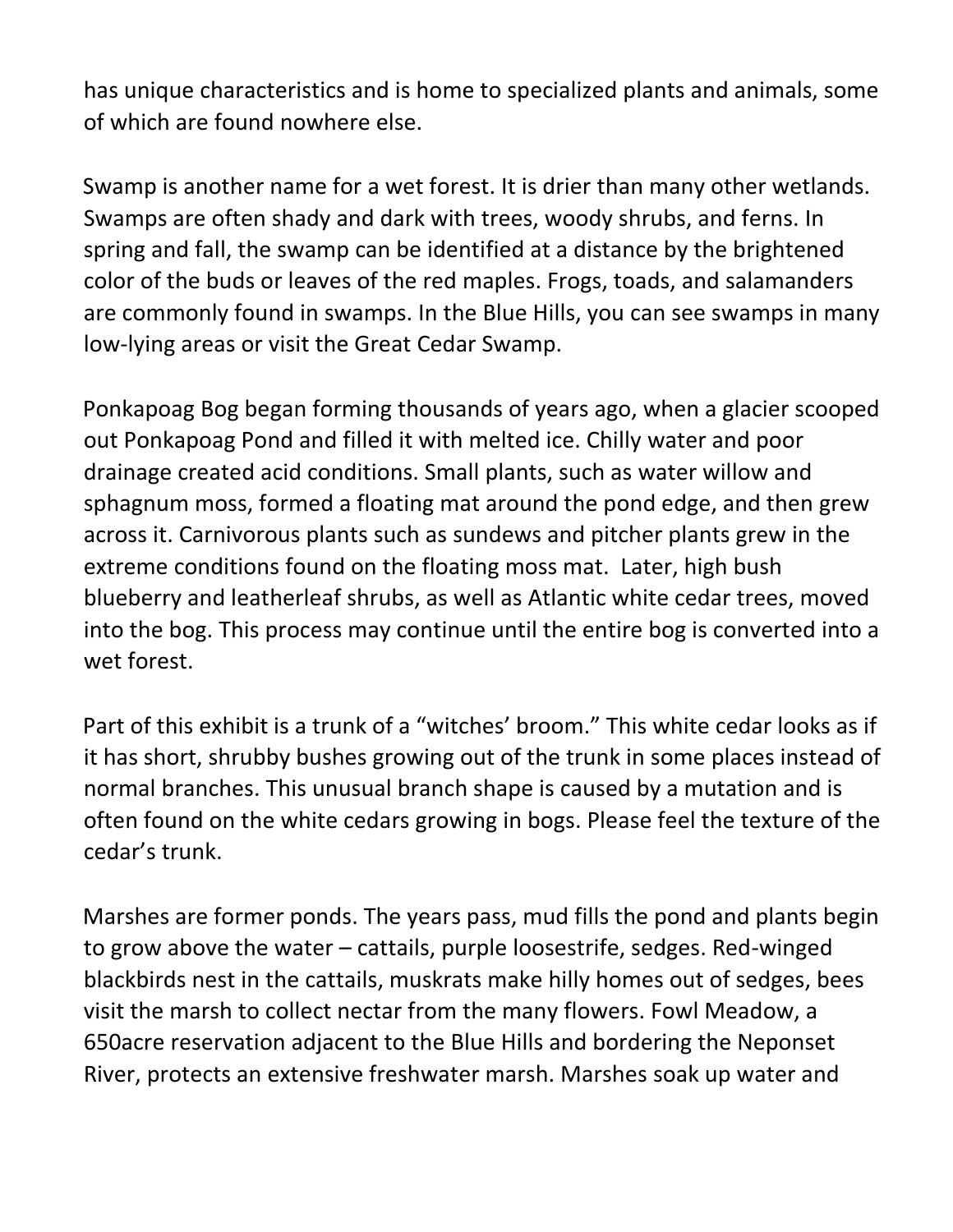prevent floods. They also provide valuable habitat for birds, frogs, and other wildlife.

On your right as you walk through this exhibit section there is a touch table with rotating exhibits. Please stop and explore the touchable items.

## **Stop 16. Bees**

Honeybees generate heat with muscle activity to keep their hives a comfortable 90° F. Try touching the glass of the observation hive to find out if you can sense where the bees are clustered. There are two small metal disks on the side of the hive that protect ventilation holes. Put your one of your ears on a ventilation disk to listen to the buzzing of the colony.

Honeybees were brought from Europe by the early settlers. There were several other types of bees already here: mason, leafcutter, sweat, carpenter, and digger bees to name a few. The Boston area is home to at least seven species of bumble bees. All of these bees use nectar and pollen produced by flowers for food, while many flowers need bees to transfer pollen from one flower to another to create seeds and fruit.

Honeybees are the most social of the bees found in Massachusetts. A colony of up to 60,000 honeybees is made of three distinct types of bees: the queen, workers, and drones. Each healthy colony has one queen who specializes in laying eggs and who can lay up to 2,000 eggs in a single day. The worker bee is the most numerous type in the hive. These female bees do not reproduce but do all of the work of maintaining the colony, dividing the tasks according to age. Drones are all male bees that do nothing to maintain the colony but will leave at maturity to find a mate. Found in the hive only during the summer, there is never more than a few hundred of this type of bee.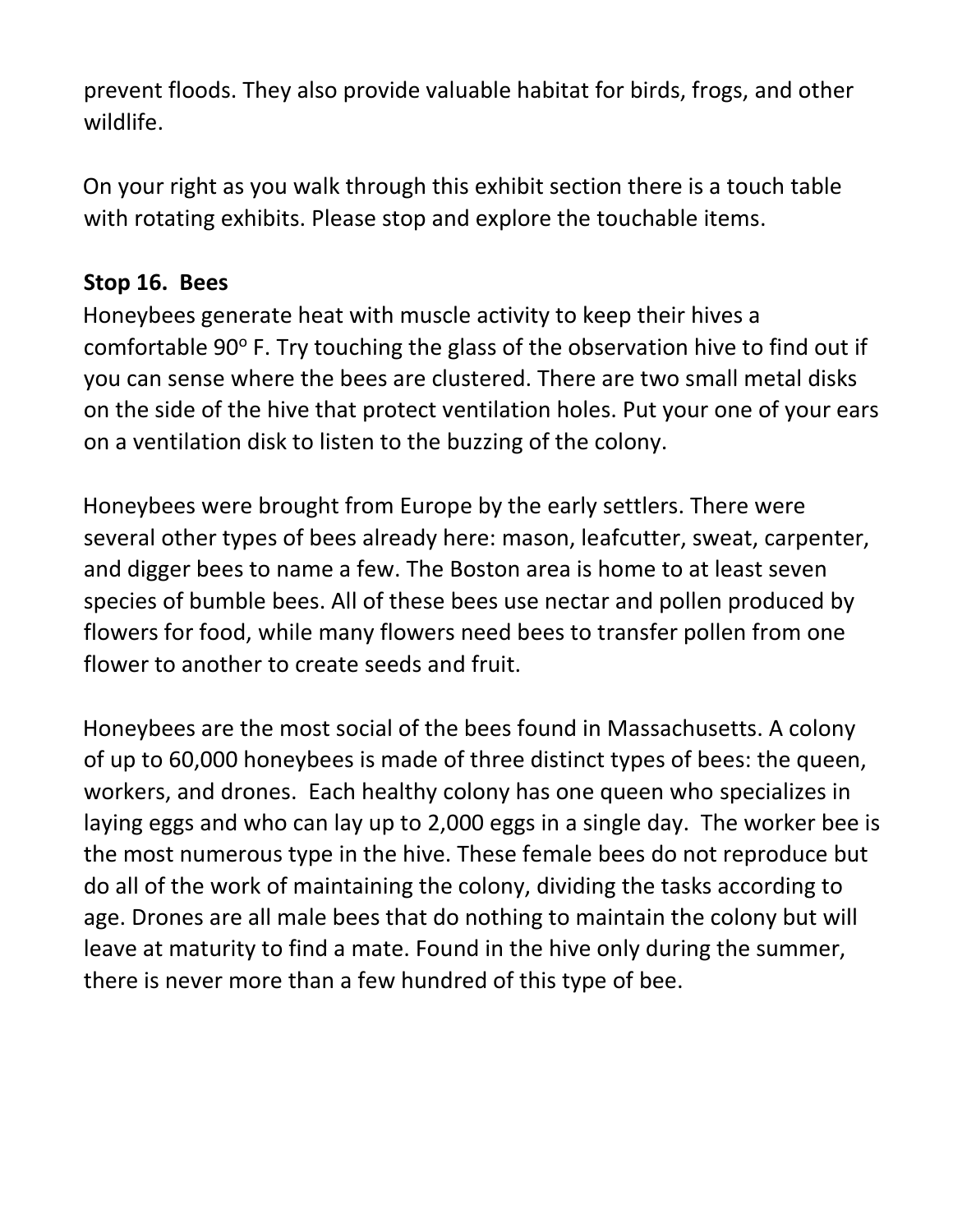## **Stop 17. Ponds**

The windows in this part of the exhibit hall look out toward Trailside Pond. There are many sights, sounds, and smells to observe at the edge of this small pond. A small brook flows from the side of Great Blue Hill into the pond. From this pond, the water flows into the Neponset River, then into a salt marsh below Milton Lower Falls, past Pope John Paul II Park, and finally into Boston Harbor and the Atlantic Ocean.

The pond is home to creatures with many different "lifestyles." Some pond creatures can walk on water – on the tension created by the surface film! Beetles and waterbugs remain on top, but larvae cling underneath. In the open water, tiny animals, such as crustaceans and rotifers, drift along, while fish and turtles swim past. On the bottom of the pond are snails, earthworms, insects, crayfish, and dragonfly nymphs. Plants also live in suitable spots – on the shore, floating in the water, or beneath the surface.

Among the loudest of the pond residents are the frogs. This exhibit includes a device which will play different frog calls when the appropriate buttons are pushed.

## **Conclusion**

This concludes the audio tour of the exhibit hall. Please remember that you've only visited part of the museum and there is an additional audio tour of the outdoor exhibits. We hope that you've enjoyed learning about this small sample of the wildlife of Massachusetts and the habitats where they are found. Thank you for visiting us today!

If you borrowed any of our publications, binoculars, or adaptive equipment, please return these items to the Museum's front desk.

We would appreciate your feedback on this segment of the trail. Please spend a few minutes answering some questions now or after you get home. To